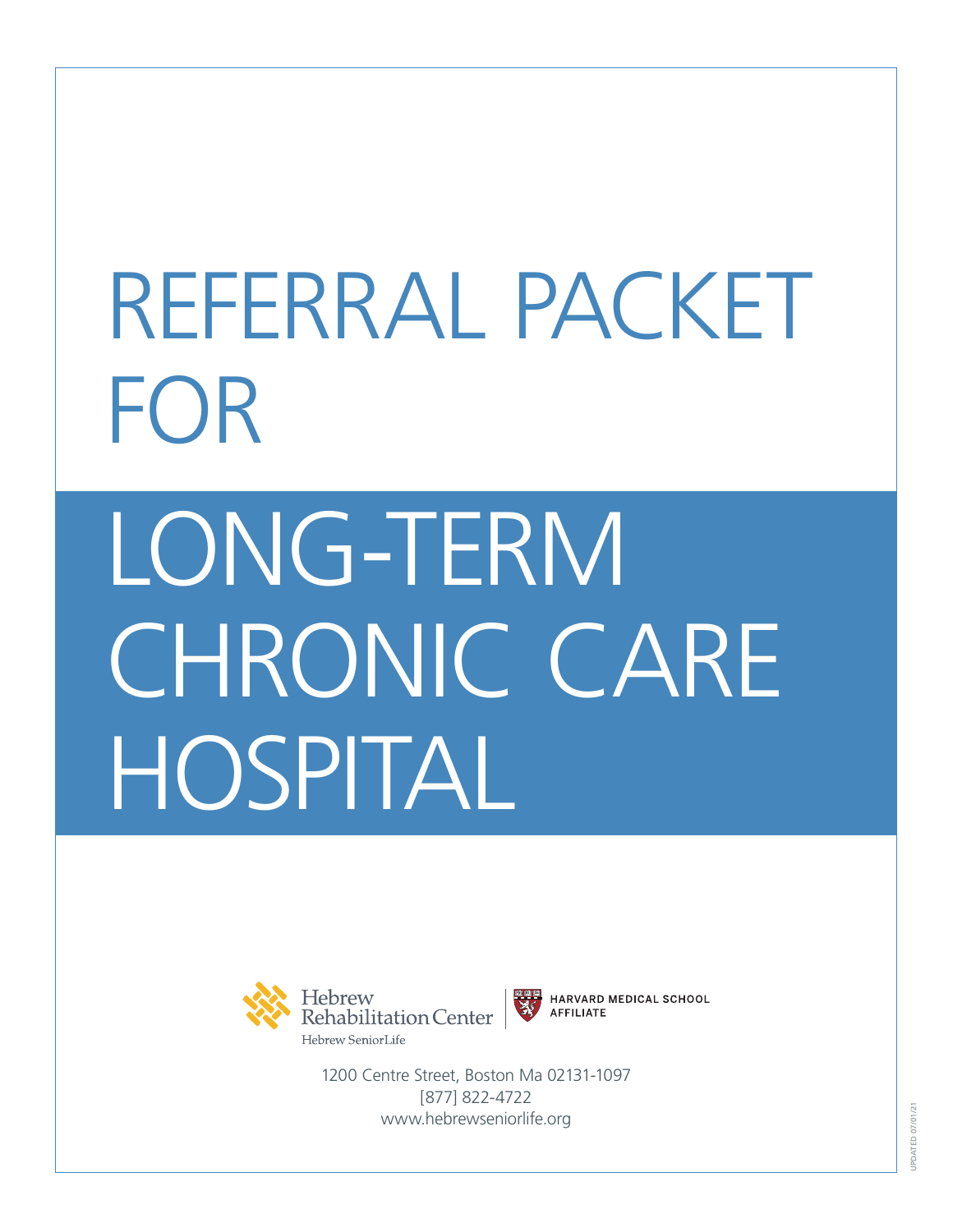



## LONG-TERM CHRONIC CARE REFERRAL

Thank you for your interest in the Chronic Care Program and Hebrew SeniorLife, a private, non-profit organization. For over 100 years, the Center has been providing compassionate care to the elderly. Since 1903, the Center has grown from a small home in Dorchester serving a handful of elderly, to an internationally recognized leader in the field of senior care. At the main campus in Roslindale, we provide unparalleled quality of care to our long-term patients. At the Gloria Adelson Field Health Center in Dedham, we have taken our knowledge of delivering quality care one-step further. With this new campus we have turned patient care into a revolutionary movement allowing for more choices in a home environment.

Our long-term patients live in the neighborhoods and are cared for by a team of nurses, certified nursing assistants, a social worker, physician, and recreational therapist. Physical therapy, occupational therapy, creative arts therapy, speech/language pathology, and respiratory therapy are also available as needed to patients of the Centers. Our in-house staff of primary care physicians specializing in geriatric medicine provides comprehensive care to the Centers patients. Complementing the team of physicians, nurses and therapists are specialists in dentistry, podiatry, audiology, dermatology, neurology, cardiology, and more, all of whom are available on-site at the Centers.

We hope you find the enclosed information helpful. In this referral packet you will find answers to frequently asked questions, as well as the cost of care. *If you are interested in admission to one of the Centers, I encourage you to complete the enclosed Referral Packet and related documents and return them to us at your first opportunity.* 

If you have never visited the Hebrew Rehabilitation Center or the Gloria Adelson Field Health Center, we invite you to contact the Admissions Department to schedule a tour. Please call us with any questions about the Centers, or the referral process. We appreciate your interest in Hebrew Senior Life and look forward to assisting you.

**Once again, thank you for your interest.**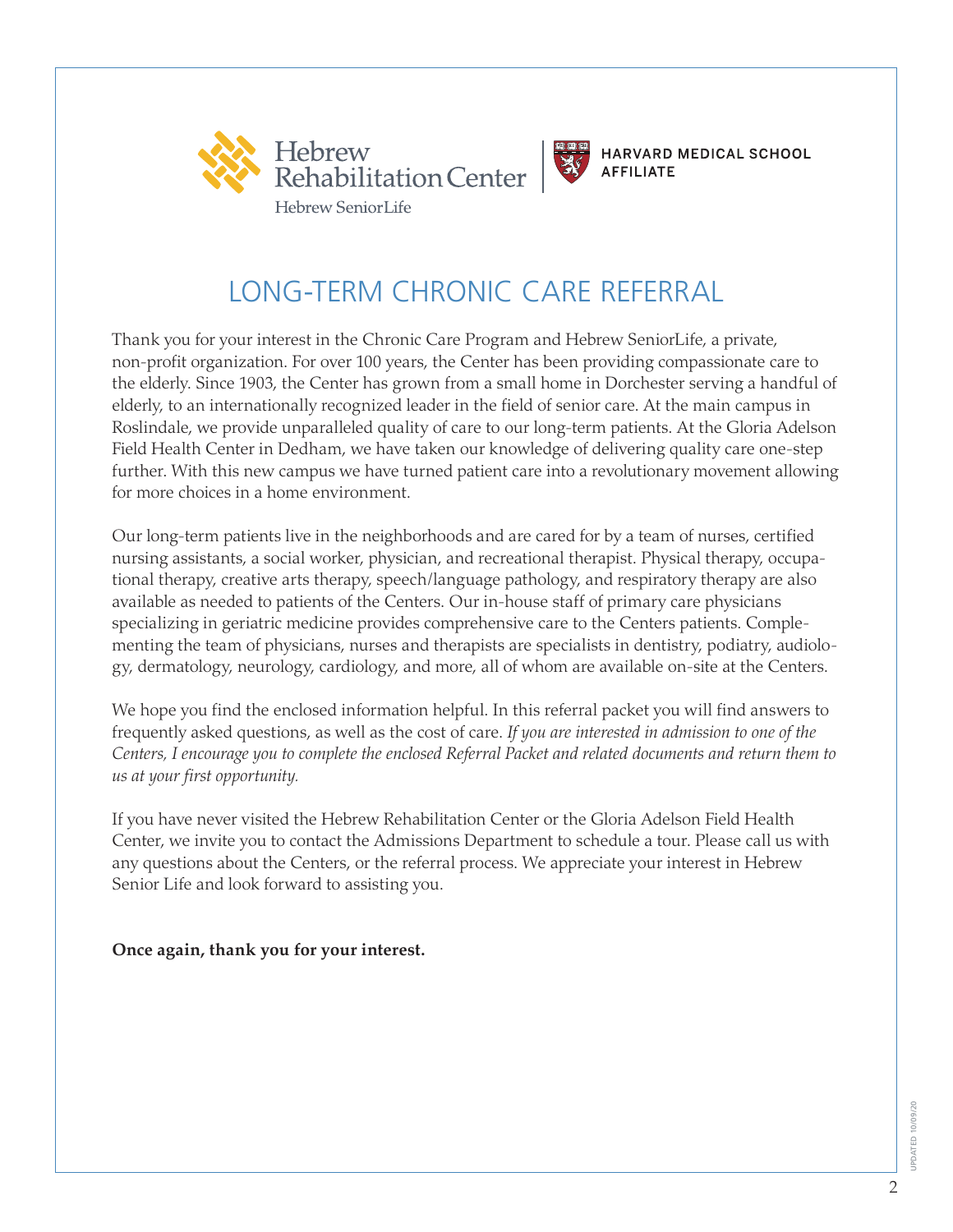



## HOW TO MAKE A REFERRAL

We understand that the process of making a referral to a Long-Term Chronic Care Program can be challenging. We are committed to helping in the process as much as we can. If you have any questions regarding the referral process, please call us at (617) 363-8372.

To make a referral to the Chronic Care Program at the Centers, please complete and submit the enclosed referral packet. We ask that you provide all of the information requested, including the financial information, and print clearly. Once your referral has been received, both the clinical and the financial assessment can begin.

To help us expedite the admission process, please include with your referral packet:

- $\Box$  One authorization form (enclosed) signed by either the applicant or Health Care Proxy (we will gather the applicant's medical records).
- $\Box$  Copies of health insurance cards (both sides)
- $\Box$  Copy of Durable Power of Attorney
- Copy of Health Care Proxy
- $\Box$  Copy of Guardianship Decree (if applicable)
- $\Box$  Verification for all assets listed in financial page of referral form (i.e. bank statements, Trust documents, etc.)

#### **Please send your Referral Packet and materials listed above to:**

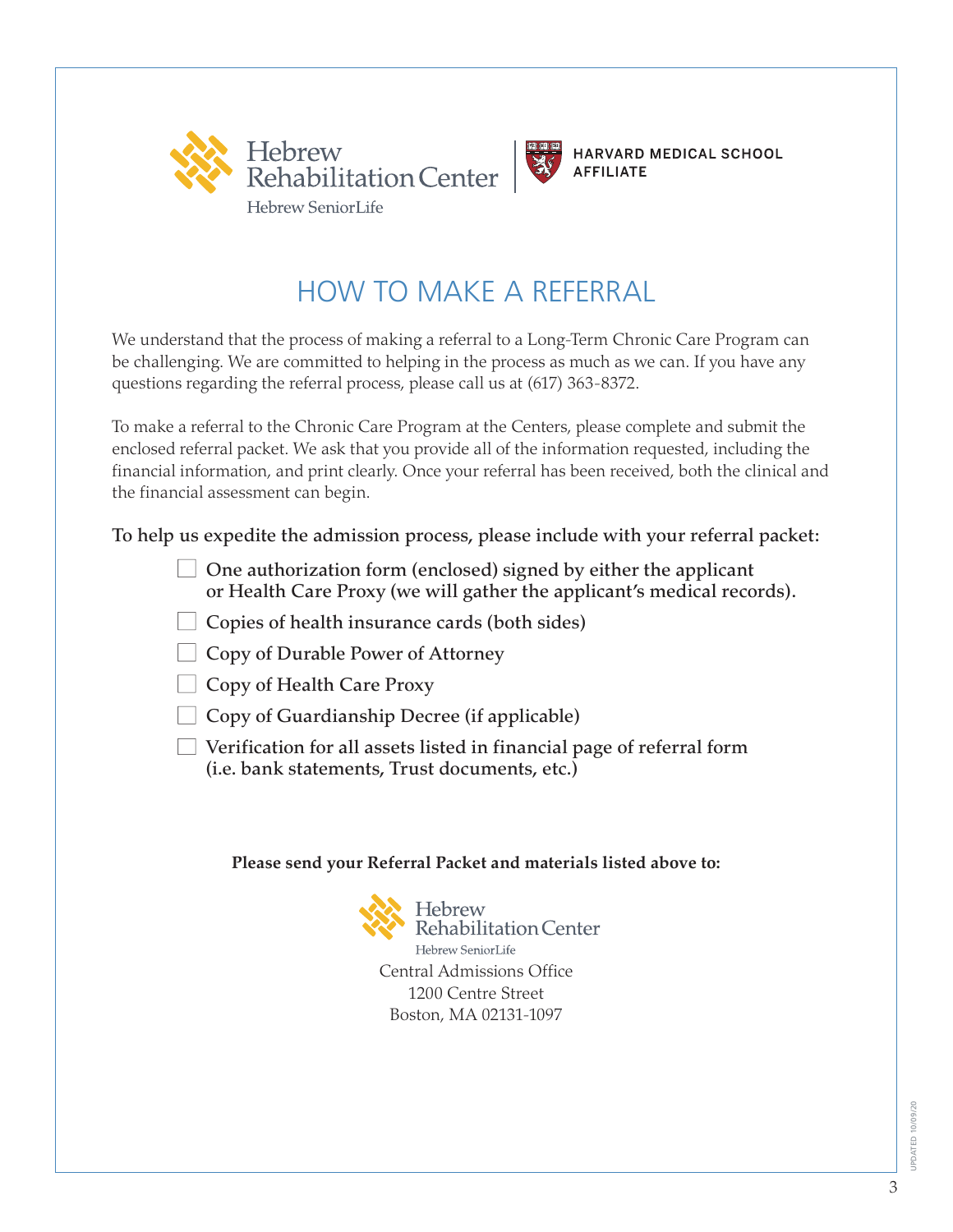## REFERRAL FOR ADMISSION

| <b>HEBREW REHABILITATION CENTER BOSTON</b> |  |
|--------------------------------------------|--|

## **HEBREW REHABILITATION CENTER / DEDHAM AT NEWBRIDGE ON THE CHARLES**

#### REFERRAL NAME

|                                                                                    |                                 |                             | ⊥ F                                    |
|------------------------------------------------------------------------------------|---------------------------------|-----------------------------|----------------------------------------|
| <b>LAST NAME</b><br><b>FIRST NAME</b>                                              |                                 | <b>MIDDLE</b>               | <b>GENDER</b><br>M <sup>1</sup>        |
| <b>STREET ADDRESS</b>                                                              |                                 | <b>CITY</b><br><b>STATE</b> | <b>ZIP CODE</b>                        |
| RESIDENCE TYPES:<br><b>HOUSE</b>                                                   | APARTMENT<br><b>WITH FAMILY</b> | ASL/NURSING                 | <b>SENIOR HOUSING</b>                  |
| IF AT TEMPORARY LOCATION (E.G. HOSPITAL OR REHAB) PLEASE PROVIDE NAME AND LOCATION |                                 |                             |                                        |
|                                                                                    |                                 |                             |                                        |
| <b>HOME PHONE</b>                                                                  | <b>WORK PHONE</b>               | <b>CELL PHONE</b>           |                                        |
| <b>EMAIL</b>                                                                       |                                 |                             |                                        |
|                                                                                    |                                 |                             | US CITIZEN<br>Y<br>l N                 |
| SOCIAL SECURITY NO.                                                                | AGE                             | <b>BIRTH DATE</b>           |                                        |
| ETHNICITY:<br><b>AFRICAN AMERICAN</b>                                              | ASIAN<br>CAUCASIAN              | <b>HISPANIC</b>             | <b>OTHER</b><br><b>NATIVE AMERICAN</b> |
| <b>BIRTH PLACE</b>                                                                 | <b>RELIGION</b>                 | PRIMARY LANGUAGE            |                                        |
| <b>MARITAL STATUS:</b><br>SINGLE                                                   | <b>PARTNER</b><br>MARRIED       | WIDOWED<br><b>DIVORCED</b>  | SEPARATED                              |
| SPOUSE/PARTNER NAME (IF APPLICABLE)                                                |                                 |                             |                                        |
| NAME OF PERSON COMPLETING THIS APPLICATION                                         |                                 |                             |                                        |
| RELATIONSHIP TO REFERRAL                                                           |                                 |                             |                                        |
| HOW DID YOU LEARN ABOUT HRC                                                        |                                 |                             |                                        |
|                                                                                    |                                 |                             |                                        |
|                                                                                    |                                 |                             |                                        |
| <b>OFFICE USE ONLY</b>                                                             |                                 |                             |                                        |
| <b>DATE RECEIVED:</b><br><b>COPY TO FISCAL:</b>                                    |                                 | <b>COORDINATOR:</b>         |                                        |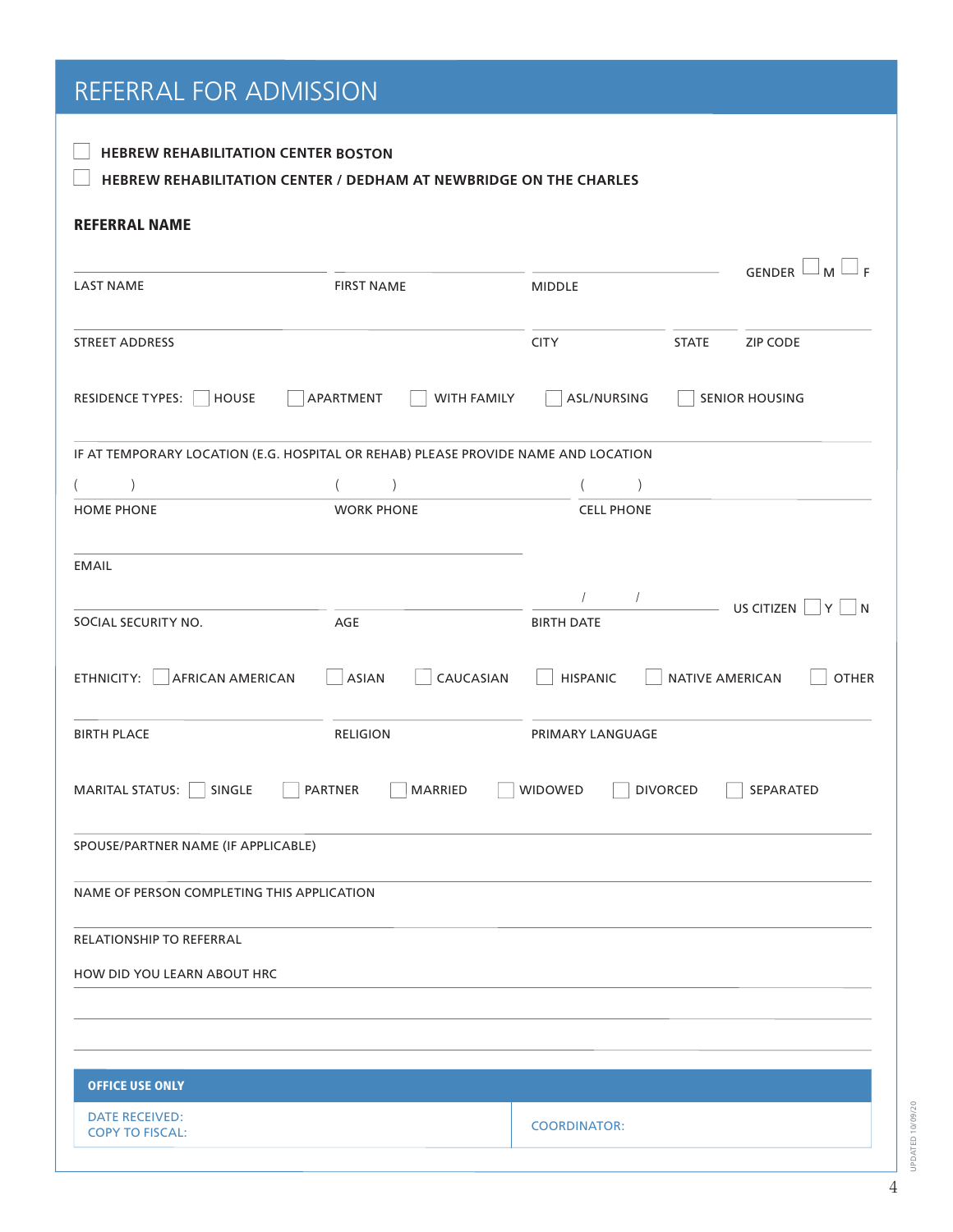## MEDICAL INFORMATION

#### PLEASE PROVIDE NAME, ADDRESS & PHONE NUMBERS OF REFERRAL'S MEDICAL CARE PROVIDERS:

| <b>PHYSICIAN NAME</b> | <b>SPECIALTY</b>    | <b>ADDRESS/ZIP</b> | <b>PHONE</b> |
|-----------------------|---------------------|--------------------|--------------|
|                       | <b>Primary Care</b> |                    |              |
|                       |                     |                    |              |
|                       |                     |                    |              |
|                       |                     |                    |              |
|                       |                     |                    |              |
|                       |                     |                    |              |

#### DOES THE REFERRAL HAVE A PACEMAKER?  $\Box$  YES  $\Box$  NO IF YES PLEASE INDICATE PHYSICIAN MANAGING PACEMAKER:

| <b>PHYSICIAN NAME</b> | <b>ADDRESS/ZIP</b> | <b>PHONE</b> |
|-----------------------|--------------------|--------------|
|                       |                    |              |
|                       |                    |              |
|                       |                    |              |

#### PLEASE LIST ANY HOSPITAL ADMISSIONS IN THE PAST 2 YEARS, INCLUDING PSYCHIATRIC AND NURSING HOME ADMISSIONS:

| <b>HOSPITAL</b> | <b>DATES</b> | <b>ADDRESS/PHONE</b> | <b>REASON FOR HOSPITALIZATION</b> |
|-----------------|--------------|----------------------|-----------------------------------|
|                 |              |                      |                                   |
|                 |              |                      |                                   |
|                 |              |                      |                                   |
|                 |              |                      |                                   |
|                 |              |                      |                                   |
|                 |              |                      |                                   |
|                 |              |                      |                                   |
|                 |              |                      |                                   |
|                 |              |                      |                                   |

JPDATED 10/09/20 UPDATED 10/09/20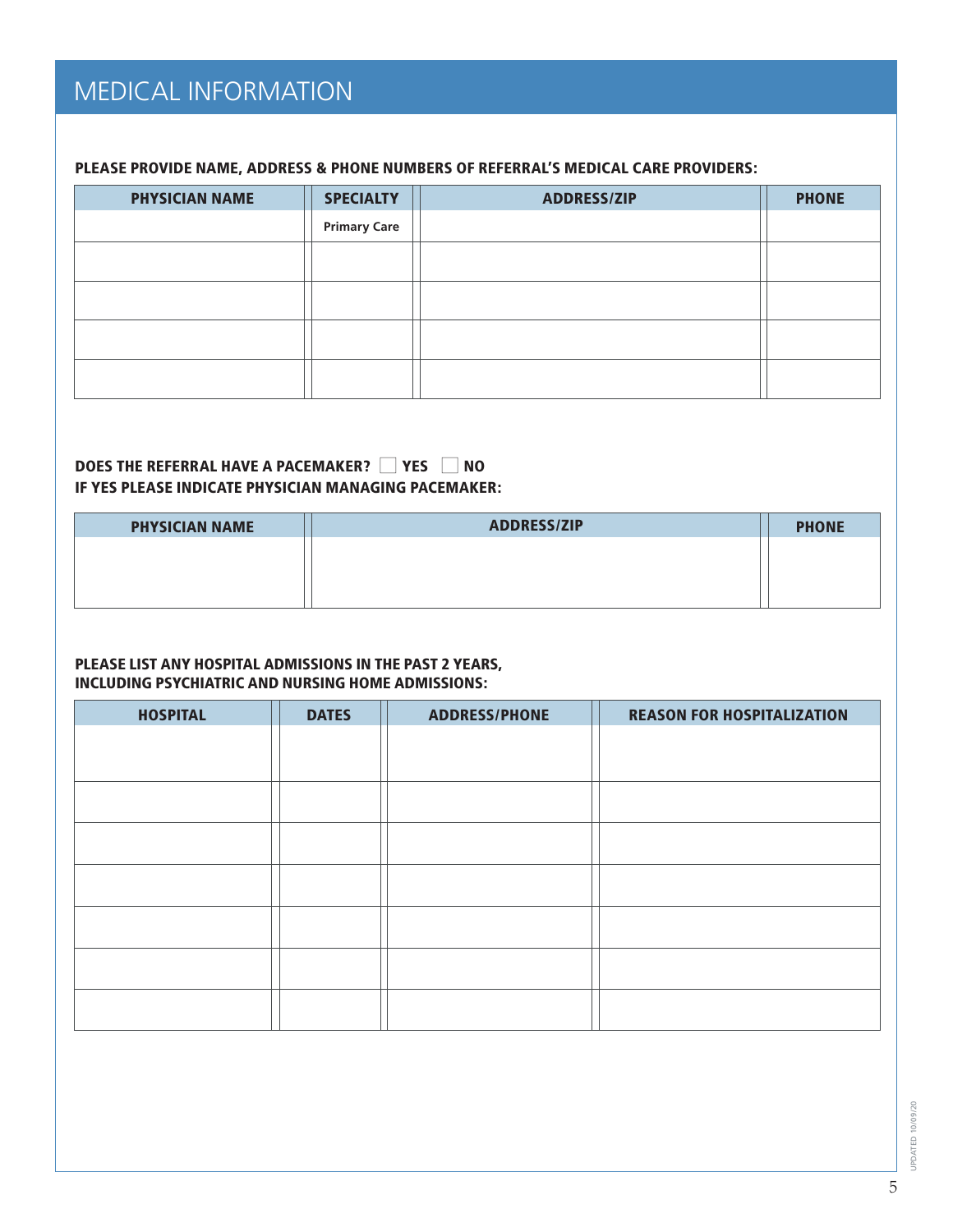## HEALTH INSURANCE INFORMATION

You must submit copies of all health insurance cards including Medicare, Medigap (Medex, AARP, etc.), MassHealth, HMOs, other insurance, and notices of eligibility for state or federally funded programs.

| <b>MEDICARE INFORMATION</b>                                                            |                                                                                                                                |  |  |  |  |
|----------------------------------------------------------------------------------------|--------------------------------------------------------------------------------------------------------------------------------|--|--|--|--|
| <b>Medicare Number</b>                                                                 | Are you enrolled in a Medicare HMO<br>(e.g. Secure Horizons, First Seniority)?<br><b>YES</b><br><b>NO</b>                      |  |  |  |  |
| <b>YES</b><br>Do you have Medicare Part A?<br><b>NO</b><br>YES<br>Part B?<br><b>NO</b> | Do you have Medicare Part D?<br><b>YES</b><br><b>NO</b><br>Insurance I.D. #<br>BIN #:<br><b>Effective Date:</b><br>Group No #: |  |  |  |  |
| If you are not eligible for Medicare, please explain:                                  |                                                                                                                                |  |  |  |  |

| <b>SUPPLEMENTAL INSURANCE</b>                                              |                                          |          |                         |  |  |  |
|----------------------------------------------------------------------------|------------------------------------------|----------|-------------------------|--|--|--|
| Plan Name (e.g. Medex Bronze)                                              |                                          | Policy # |                         |  |  |  |
| Company Name, Address and Phone Number (e.g. Blue Cross of Massachusetts): |                                          |          |                         |  |  |  |
| Who is the insured?<br>Patient<br>Spouse                                   | Name on Policy (if other than applicant) |          |                         |  |  |  |
| <b>Policy Type</b><br><b>Individual</b><br>Group                           | Group Name (if applicable)               |          | Group # (if applicable) |  |  |  |

| <b>MASSHEALTH/MEDICAID</b>                                                                                                              |                   |                    |  |  |  |  |
|-----------------------------------------------------------------------------------------------------------------------------------------|-------------------|--------------------|--|--|--|--|
| <b>MassHealth Number</b>                                                                                                                | <b>RID Number</b> | <b>SUFFIX CODE</b> |  |  |  |  |
| <b>Location Filed</b><br><b>Date Medicaid Application Filed</b><br>$\Box$ Springfield<br>Tewksbury<br><b>Taunton</b><br>Revere<br>Other |                   |                    |  |  |  |  |
| I am not already enrolled on Medicaid, but I believe I may be eligible for Medical Assistance/Medicaid<br><b>YES</b><br><b>NO</b>       |                   |                    |  |  |  |  |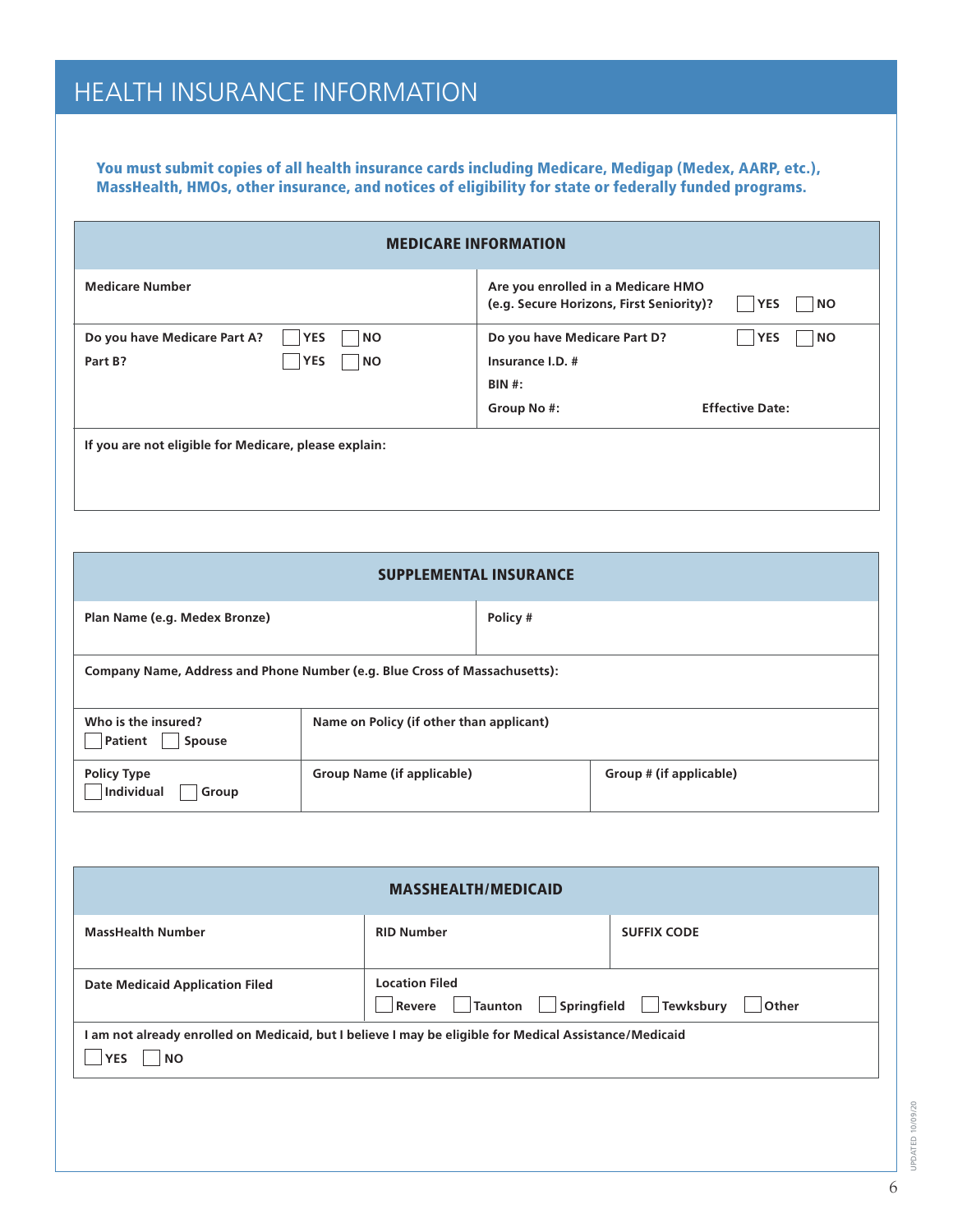# FINANCIAL INFORMATION (CONFIDENTIAL)

| <b>INCOME</b>               | <b>MONTHLY AMOUNT</b> |
|-----------------------------|-----------------------|
| Social Security             |                       |
| SSI                         |                       |
| Pension                     |                       |
| Trust                       |                       |
| <b>Other Monthly Income</b> |                       |

| <b>ASSETS</b>             | <b>DESCRIPTION</b>                                                | <b>AS OF (DATE)</b>                                                                                                                                                                                                                  | <b>VALUE</b>                                                                                                                                                                                                                            |
|---------------------------|-------------------------------------------------------------------|--------------------------------------------------------------------------------------------------------------------------------------------------------------------------------------------------------------------------------------|-----------------------------------------------------------------------------------------------------------------------------------------------------------------------------------------------------------------------------------------|
| <b>Real Estate Owned</b>  |                                                                   |                                                                                                                                                                                                                                      | \$                                                                                                                                                                                                                                      |
| <b>Savings Account</b>    |                                                                   |                                                                                                                                                                                                                                      | \$                                                                                                                                                                                                                                      |
| Checking Account          |                                                                   |                                                                                                                                                                                                                                      | \$                                                                                                                                                                                                                                      |
| <b>Retirement Account</b> |                                                                   |                                                                                                                                                                                                                                      | \$                                                                                                                                                                                                                                      |
| <b>Stocks and Bonds</b>   |                                                                   |                                                                                                                                                                                                                                      | \$                                                                                                                                                                                                                                      |
| Other Assets*             |                                                                   |                                                                                                                                                                                                                                      | \$                                                                                                                                                                                                                                      |
|                           | TOTAL ASSETS: Submit verification/s (recent statements) for above |                                                                                                                                                                                                                                      | \$                                                                                                                                                                                                                                      |
|                           | IS THERE A PRE-NEED BURIAL CONTRACT?     YES   NO                 |                                                                                                                                                                                                                                      | LONG-TERM CARE INSURANCE $\Box$ YES $\Box$ NO (If yes, please provide copy of policy and updated schedule page)<br>IS THERE A REVOCABLE OR IRREVOCBALE TRUST ESTABLISHED? $\Box$ YES $\Box$ NO (If yes, please provide a copy of trust) |
|                           |                                                                   | <b>PERSON RESPONSIBLE FOR THE PATIENT'S FINANCIAL MATTERS:</b>                                                                                                                                                                       |                                                                                                                                                                                                                                         |
|                           |                                                                   |                                                                                                                                                                                                                                      |                                                                                                                                                                                                                                         |
|                           |                                                                   |                                                                                                                                                                                                                                      |                                                                                                                                                                                                                                         |
|                           |                                                                   | PHONE <u>in the contract of the contract of the contract of the contract of the contract of the contract of the contract of the contract of the contract of the contract of the contract of the contract of the contract of the </u> |                                                                                                                                                                                                                                         |
|                           |                                                                   | RELATIONSHIP TO APPLICANT THE RELATIONSHIP OF A STATE OF A STATE OF A STATE OF A STATE OF A STATE OF A STATE O                                                                                                                       |                                                                                                                                                                                                                                         |

UPDATED 10/09/20 UPDATED 10/09/20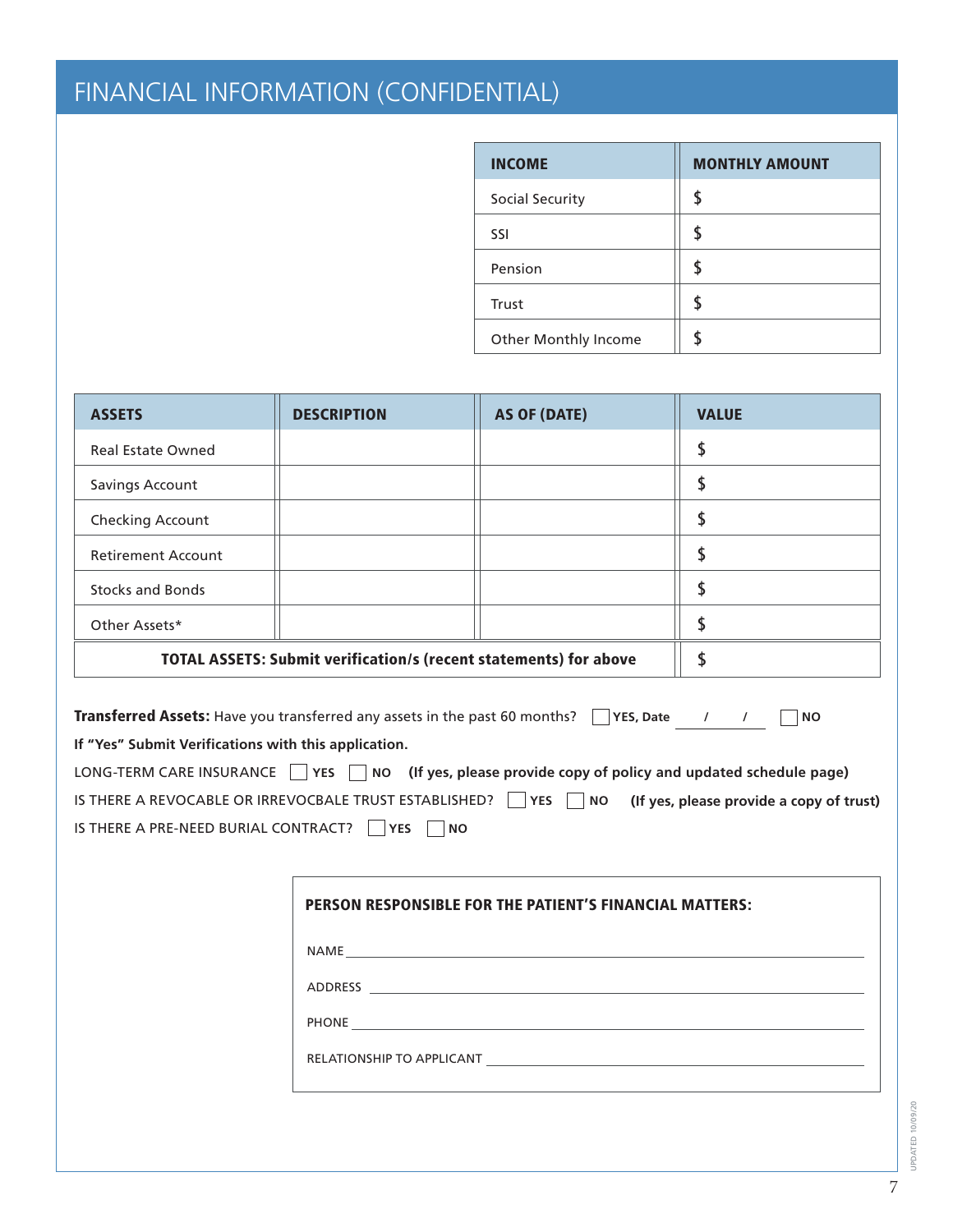## CONTACT INFORMATION

**PLEASE LIST THE NAMES AND ADDRESSES OF FAMILY MEMBERS AND FRIENDS WHO SHOULD BE CONTACTED WITH INFORMATION AND/OR IN CASE OF EMERGENCY. WE WILL BE USING THIS INFORMATION BOTH PRE-ADMISSION AND ONCE THE REFERRAL HAS BEEN ADMITTED.**

#### **EMERGENCY CONTACT #1**

| <b>LAST NAME</b>                                                                        | <b>FIRST NAME</b>                          | <b>MIDDLE</b> |                   |                           | MR.<br>MRS.<br>MS. |
|-----------------------------------------------------------------------------------------|--------------------------------------------|---------------|-------------------|---------------------------|--------------------|
| <b>STREET ADDRESS</b>                                                                   |                                            | <b>CITY</b>   |                   | <b>STATE</b>              | <b>ZIP CODE</b>    |
| RELATIONSHIP TO REFERRAL                                                                |                                            |               |                   |                           |                    |
|                                                                                         |                                            |               |                   |                           |                    |
| <b>HOME PHONE</b>                                                                       | <b>WORK PHONE</b>                          |               | <b>CELL PHONE</b> |                           |                    |
| SEASONAL ADDRESS (IF APPLICABLE)                                                        |                                            | <b>CITY</b>   |                   | <b>STATE</b>              | ZIP CODE           |
| FROM<br>$\sqrt{2}$<br>TO<br>$\sqrt{2}$                                                  |                                            |               |                   |                           |                    |
| <b>DATES</b>                                                                            | SEASONAL PHONE                             |               | <b>EMAIL</b>      |                           |                    |
| ROLE(S) CHECK ALL THAT APPLY                                                            |                                            |               |                   |                           |                    |
| Accountant Attorney Durable Power Of Attorney Blder Advocate Health Care Proxy          |                                            |               |                   |                           | Trustee            |
| Legal Conservator   Legal Guardian   Power of Attorney   Paralegal   Temporary Guardian |                                            |               |                   |                           |                    |
|                                                                                         |                                            |               |                   |                           |                    |
| <b>EMERGENCY CONTACT #2</b><br><b>LAST NAME</b>                                         |                                            |               |                   |                           | MR.<br>MRS.        |
|                                                                                         | <b>FIRST NAME</b>                          | <b>MIDDLE</b> |                   |                           | MS.                |
| STREET ADDRESS                                                                          |                                            | <b>CITY</b>   |                   | <b>STATE</b>              | ZIP CODE           |
| RELATIONSHIP TO APPLICANT                                                               |                                            |               |                   |                           |                    |
|                                                                                         |                                            |               |                   |                           |                    |
| <b>HOME PHONE</b>                                                                       | <b>WORK PHONE</b>                          |               | <b>CELL PHONE</b> |                           |                    |
| SEASONAL ADDRESS (IF APPLICABLE)                                                        |                                            | <b>CITY</b>   |                   | <b>STATE</b>              | ZIP CODE           |
| FROM<br>TO                                                                              |                                            |               |                   |                           |                    |
| <b>DATES</b>                                                                            | <b>SEASONAL PHONE</b>                      |               | <b>EMAIL</b>      |                           |                    |
| ROLE(S) CHECK ALL THAT APPLY                                                            |                                            |               |                   |                           |                    |
| Accountant<br>Attorney                                                                  | Durable Power Of Attorney   Elder Advocate |               |                   | <b>Health Care Proxy</b>  | Trustee            |
| Legal Guardian<br>Legal Conservator                                                     | Power of Attorney                          | Paralegal     |                   | <b>Temporary Guardian</b> |                    |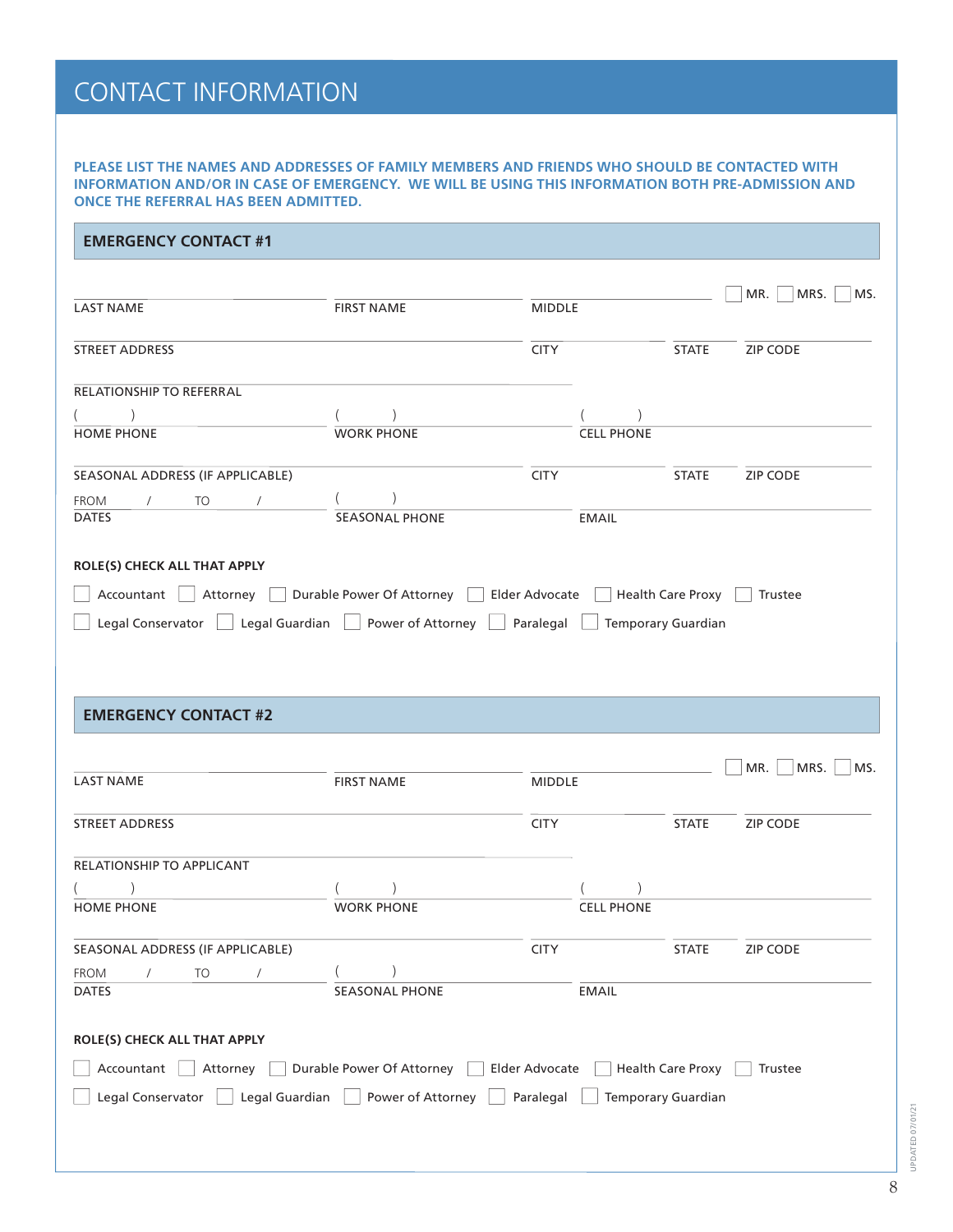#### **CONTACT INFORMATION CONTINUED**

#### **EMERGENCY CONTACT #3**

| <b>LAST NAME</b>                                                                       | <b>FIRST NAME</b>                                                                 | <b>MIDDLE</b> |                   |                           | MR.<br>MRS.<br>MS. |
|----------------------------------------------------------------------------------------|-----------------------------------------------------------------------------------|---------------|-------------------|---------------------------|--------------------|
|                                                                                        |                                                                                   |               |                   |                           |                    |
| <b>STREET ADDRESS</b>                                                                  |                                                                                   | <b>CITY</b>   |                   | <b>STATE</b>              | <b>ZIP CODE</b>    |
| RELATIONSHIP TO APPLICANT                                                              |                                                                                   |               |                   |                           |                    |
|                                                                                        |                                                                                   |               |                   |                           |                    |
| <b>HOME PHONE</b>                                                                      | <b>WORK PHONE</b>                                                                 |               | <b>CELL PHONE</b> |                           |                    |
| SEASONAL ADDRESS (IF APPLICABLE)                                                       |                                                                                   | <b>CITY</b>   |                   | <b>STATE</b>              | <b>ZIP CODE</b>    |
| FROM<br>$\sqrt{2}$<br>TO<br>$\prime$                                                   |                                                                                   |               |                   |                           |                    |
| <b>DATES</b>                                                                           | <b>SEASONAL PHONE</b>                                                             |               | <b>EMAIL</b>      |                           |                    |
| Legal Conservator                                                                      | $\hfill\Box$ Legal Guardian $\hfill\Box$ Power of Attorney $\hfill\Box$ Paralegal |               |                   | <b>Temporary Guardian</b> |                    |
| <b>EMERGENCY CONTACT #4</b>                                                            |                                                                                   |               |                   |                           |                    |
|                                                                                        |                                                                                   |               |                   |                           |                    |
| <b>LAST NAME</b>                                                                       | <b>FIRST NAME</b>                                                                 | <b>MIDDLE</b> |                   |                           | MR.<br>MRS.<br>MS. |
| <b>STREET ADDRESS</b>                                                                  |                                                                                   | <b>CITY</b>   |                   | <b>STATE</b>              | ZIP CODE           |
| RELATIONSHIP TO APPLICANT                                                              |                                                                                   |               |                   |                           |                    |
|                                                                                        |                                                                                   |               |                   |                           |                    |
| <b>HOME PHONE</b>                                                                      | <b>WORK PHONE</b>                                                                 |               | <b>CELL PHONE</b> |                           |                    |
| SEASONAL ADDRESS (IF APPLICABLE)                                                       |                                                                                   | <b>CITY</b>   |                   | <b>STATE</b>              | <b>ZIP CODE</b>    |
| <b>FROM</b><br>TO<br>$\sqrt{2}$                                                        |                                                                                   |               |                   |                           |                    |
| <b>DATES</b>                                                                           | <b>SEASONAL PHONE</b>                                                             |               | <b>EMAIL</b>      |                           |                    |
| ROLE(S) CHECK ALL THAT APPLY                                                           |                                                                                   |               |                   |                           |                    |
| Accountant   Attorney   Durable Power Of Attorney   Elder Advocate   Health Care Proxy |                                                                                   |               |                   |                           | Trustee            |
| Legal Conservator   Legal Guardian   Power of Attorney   Paralegal                     |                                                                                   |               |                   | Temporary Guardian        |                    |
|                                                                                        |                                                                                   |               |                   |                           |                    |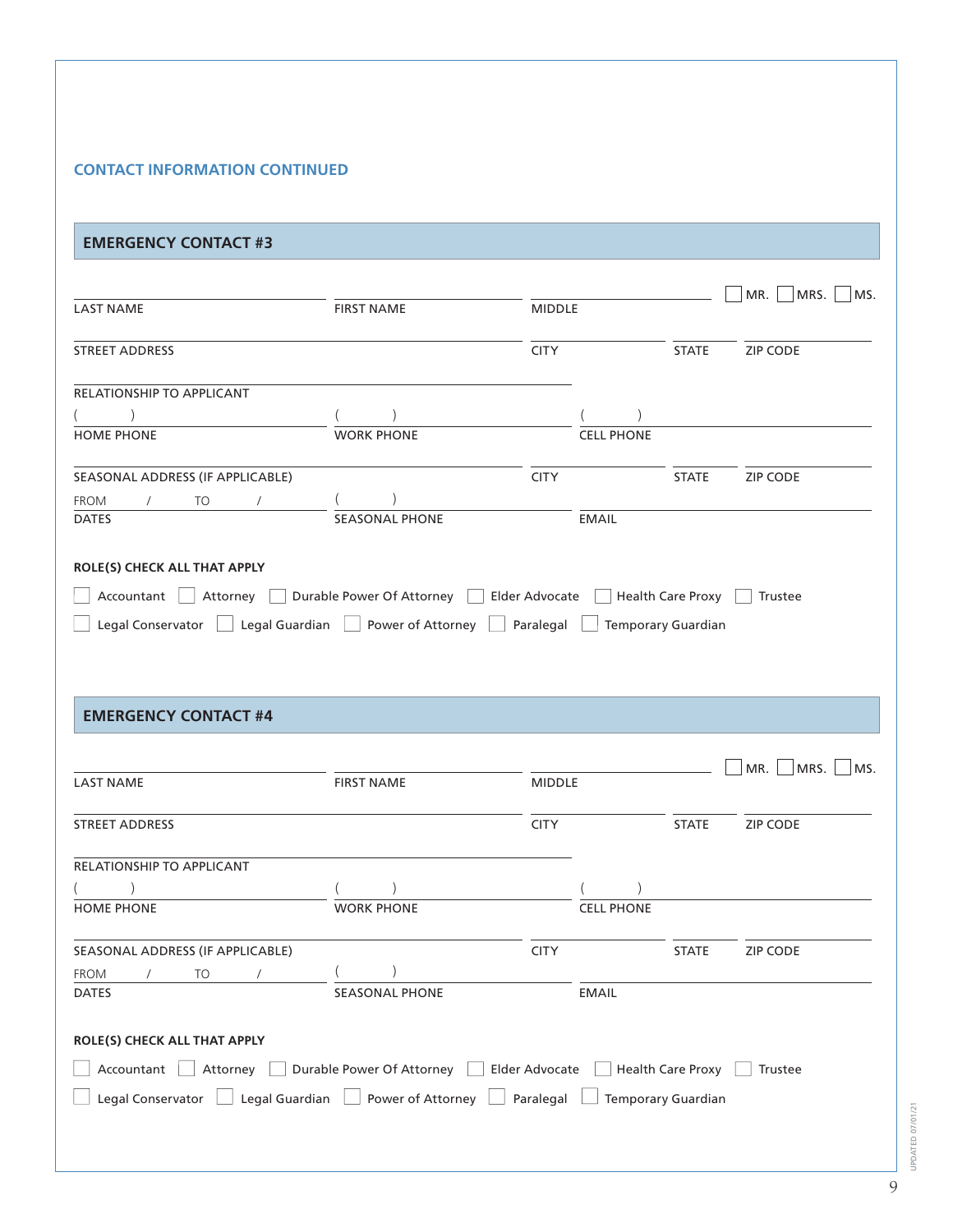



The next form is an authorization form that allows Hebrew SeniorLife to request medical records from doctors and/or hospitals on your behalf.

Please ONLY fill out the referral's name, date of birth and Social Security number. **IF POSSIBLE, PLEASE HAVE THE REFERRED INDIVIDUAL SIGN THESE FORMS.** This form may also be signed by the Health Care Proxy if the referred individual is not able to sign for themselves.

If you have any questions, feel free to contact us at 617-363-8372. Thank you for your cooperation.

Sincerely,

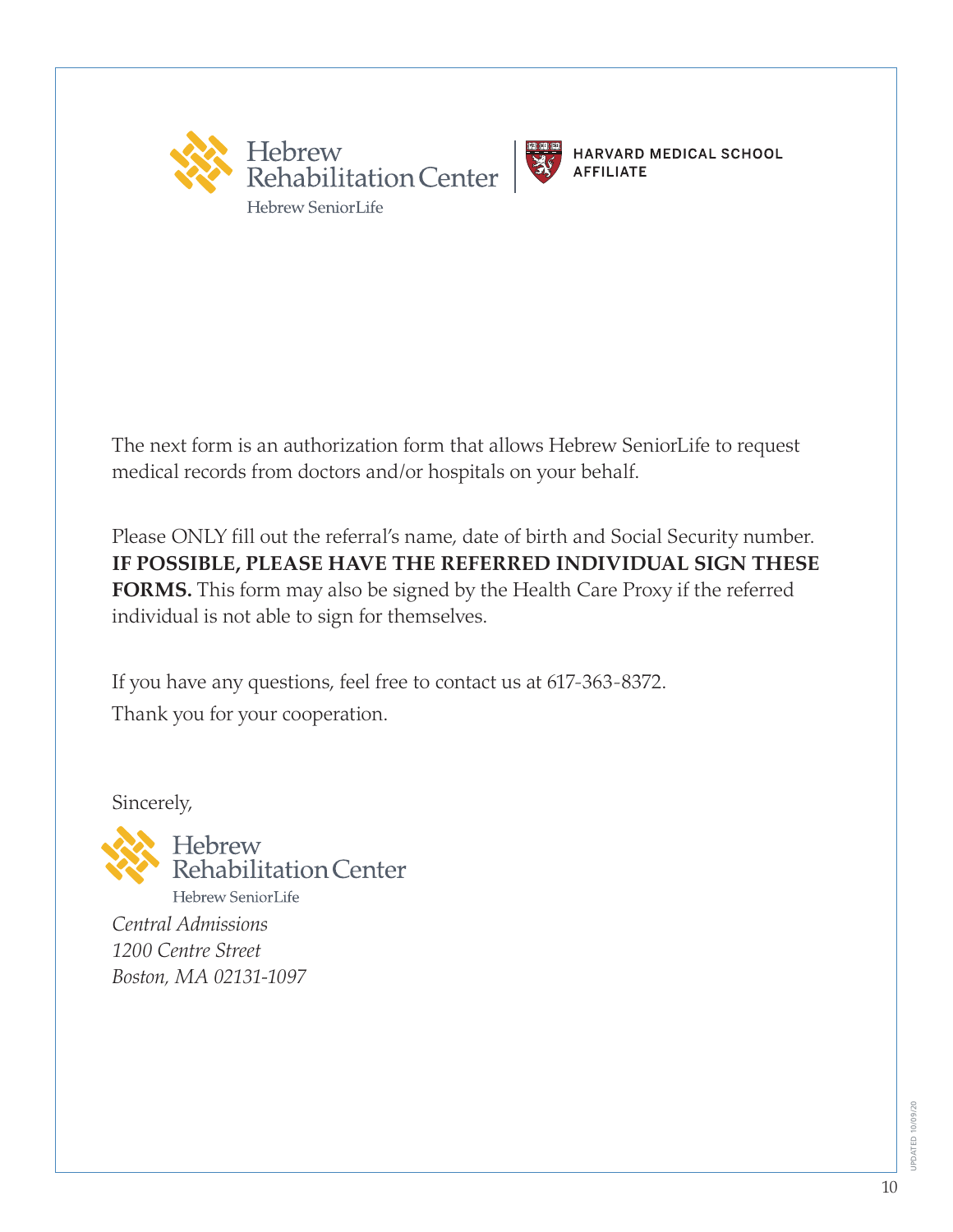## AUTHORIZATION FORM / FOR THE RELEASE OF PROTECTED HEALTH INFORMATION TO HSL

|  | PATIENT NAME (PLEASE PRINT) |
|--|-----------------------------|
|--|-----------------------------|

/ /

DATE OF BIRTH SOCIAL SECURITY NUMBER

By signing this Authorization Form, I understand that I am giving my authorization to HSL's designated medical record or database custodians to request my protected health information (PHI) from the following person(s) or organization(s) named below:

#### NAME OF HEALTH CARE PROVIDER

STREET ADDRESS

| <b>CITY</b>             | <b>STATE</b>      | <b>ZIP CODE</b> |
|-------------------------|-------------------|-----------------|
|                         |                   |                 |
| <b>TELEPHONE NUMBER</b> | <b>FAX NUMBER</b> |                 |

I specifically authorize the use and disclosure of the following PHI:

The information to be used or disclosed pursuant to this authorization form may include information relating to behavioral and mental health observations, which are part of the medical record.

I may revoke this authorization at any time by notifying HSL in writing to the Medical Records Department/1200 Centre Street/Boston, MA 02131-1097 of my intent to revoke this authorization. A revocation form can also be obtained by contacting the Medical Records Department. However, I also understand that such a revocation will not have any effect on any information already disclosed to HSL before HSL received my written notice of revocation.

Unless earlier revoked, this authorization will expire on the 180th day of signing or as otherwise specified below:

If neither federal nor state privacy laws apply to the recipient of the information, I understand that the information disclosed pursuant to this authorization may be re-disclosed by the recipient and no longer protected by privacy laws.

I may impact and receive a copy of the information to be used and disclosed pursuant to this Authorization form. Please make such intentions clear to the Medical Records Custodian when submitting the Authorization form.

This Authorization is voluntary and I may refuse to sign this form.

I understand that I am not required to sign this authorization form in exchange for receiving treatment form HSL.

#### SIGNATURE OF PATIENT OR HEALTH CARE PROXY **EXAMPLE 20 YO FACTS** DATE

PRINTED NAME OF PATIENT

PRINTED NAME OF HEALTH CARE PROXY (IF APPLICABLE)

RELATIONSHIP GIVING REPRESENTATIVE AUTHORITY TO ACT FOR PATIENT (IF APPLICABLE)

UPDATED 10/09/20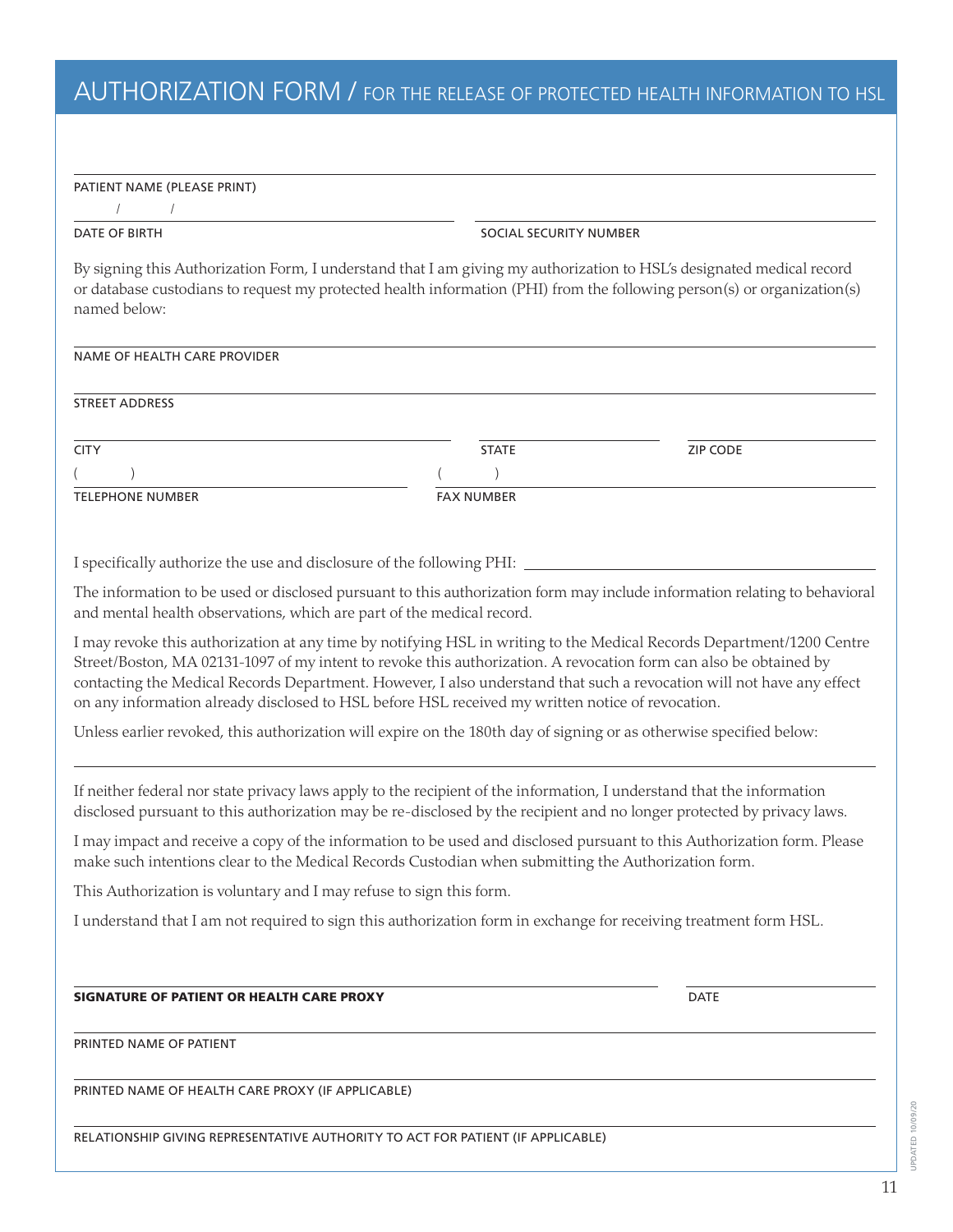



## FREQUENTLY ASKED QUESTIONS

#### **WHAT DOES 24/7 CARE MEAN?**

- Our nursing team is available 24/7 in a communal setting with shared resources
- Each patient is assigned to a primary Nurse and PCA
- Integrated multi-disciplinary care is provided based on an assessment with medical providers available on-site or by phone
- We will provide a complete contact list for your loved one's care team upon admission

#### **WHAT KIND OF REHAB SERVICES DO WE PROVIDE?**

- Physical Therapy, Occupational Therapy, Speech Language Pathology, and Expressive Therapy
- An assessment to determine rehab needs will be conducted within 7 business days of admission

#### **CAN I KEEP MY PRIMARY CARE PROVIDER?**

• One of our clinicians will be your primary medical provider and will make outside referrals as deemed necessary by the Primary Care Provider

#### **CAN I BRING IN OUTSIDE SERVICES FOR MY LOVED ONE?**

- Outside medical professionals are not permitted
- Private companions are allowed at 3rd party expense and need to follow HSL policy (i.e. companions cannot provide care)

#### **CAN I BRING MY OWN MEDICATION?**

• All medications must to be approved by an HSL provider and pharmacist

#### **CAN MY LOVED ONE LEAVE THE FACILITY FOR NON-MEDICAL VISITS?**

- Patients may leave for up to 6 hours/day
- Overnight stays are not permitted
- Medical approval by a provider and 48 hours of notice to the nursing team are required

#### **DOES SOMEONE ACCOMPANY MY LOVED ONE DURING OUTSIDE MEDICAL APPOINTMENTS TO SEE SPECIALISTS OR FOR PROCEDURES?**

- Families are encouraged to accompany loved ones to specialists
- If families are unable to attend, and if it is a medically necessary appointment, we will provide an accompanying staff member

#### **HOW DO YOU PROVIDE 24/7 CARE?**

- Routine checks are individualized according to the needs of the patient
- We are a restraint, bed alarm, and chair alarm-free facility

#### **WHO WILL HRC CONTACT IF NECESSARY?**

- The Health Care Agent will be the point of contact
- If the Health Care Proxy and/or patient request involvement of another family member, this needs to be communicated to the health care team and that any medical decision would still be the responsibility of the Health Care Proxy Agent

#### **HOW FREQUENTLY SHOULD YOU EXPECT THAT HSL WILL CONTACT YOU?**

You can expect to be contacted for the following:

- Change in medical/mental status
- Significant medication change
- Semi-annual Care Coordination meetings
- Quarterly check-ins from floor team leadership
- Outbreak of illness and temporary floor closures
- Invitation to events
- Significant organizational changes/updates

#### **WHAT IS THE TYPICAL POPULATION AND THE SOCIAL ENVIRONMENT ON THE FLOOR?**

- Each floor has patients with varying cognitive and physical abilities
- We offer center-wide programming and social activities for patients of all levels
- Opportunities for interaction with patients from other floors
- We constantly assess a patient's needs and interests, and encourage appropriate activities. *It is the patient's choice to attend.*

#### **WHAT IS MY ROLE AS A FAMILY MEMBER?**

- You are complementary to our team and are encouraged to share input on your loved one's likes and desires or any observed changes
- You are welcome to attend activities with your loved one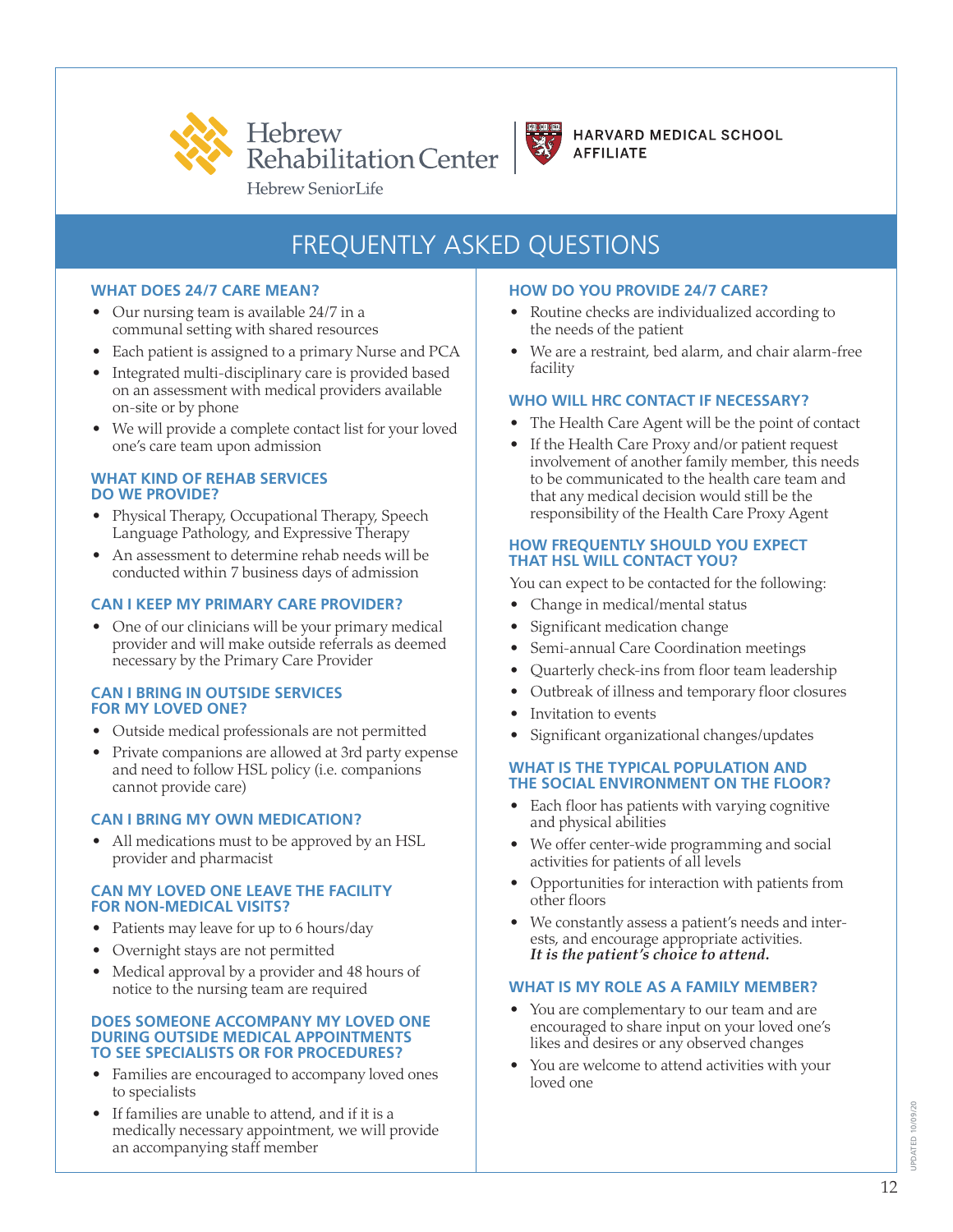



## OFF-CAMPUS VISIT FACT SHEET

#### **Can my loved one leave the premises of the Hebrew Rehabilitation Center?**

Yes, if your loved one is approved for an off-campus visit, they may leave the facility in accordance with our policies and procedures. Due to the need to ensure safety, we cannot allow overnight visits.

#### **What is an off-campus visit?**

An off campus visit is any trip outside the facility (for a maximum duration of 6 hours) with a family member/companion/ or responsible person that has been approved as safe by the health care team. Additionally, the off campus visit procedures will only be in place for trips off campus for non-medical reasons.

#### **How can my loved one be approved for an off-campus visit?**

A provider must evaluate anyone who wishes to go out of the facility to determine whether they are medically stable and able to be safe while out of the facility for a short span of time (less than 6 hours). Upon receipt of a formal request for an off-campus leave, your loved one will be evaluated and if the provider and care team feel a leave is safe, the medical provider will place an order to approve the visit.

#### **Is a new medical order for an off campus visit needed every time my loved one wishes to go out?**

No, a medical order for an off-campus visit will be good for three months provided there is no acute medical situation, such as change in mental status, or any change in condition that would impact your loved one safely leaving the facility.

#### **Can my loved one go off campus at any time?**

The family and individual seeking time off campus must collaborate with the nursing staff to determine a time that best coordinates care and medication administration.

#### **How can I coordinate an off-campus visit if my loved one will require medications during this time?**

Staff cannot provide medications to be administered outside of the facility on short notice, so the health care team needs to consider if the medication times can be altered to accommodate the off-campus visit. In situations that are planned and medications is needed, staff and pharmacy require 48 hours of advance notice for the pharmacy to prepare and dispense medications for a trip off campus.

#### **On the day of an off-campus visit, what is the process for leaving and returning to the facility?**

The family member/activated health care agent/individual/responsible person must verbally communicate and receive approval from the floor nurse to take their loved one out of the facility and communicate the time of return. Upon return back to the floor, the family member must check in with the nursing staff so an evaluation from the nurses can be made and medications and treatments provided as needed.

#### **Are there circumstances in which my loved one can go out of the facility for longer than 6 hours?**

In limited circumstances, an exception may be granted for an off-campus visit for lasting longer than 6 hours. The clinical team, in collaboration with the individual/activated health care agent/designee, may develop a plan as long as the care team feels that safe care and coordination of care can be maintained for the extended period of time.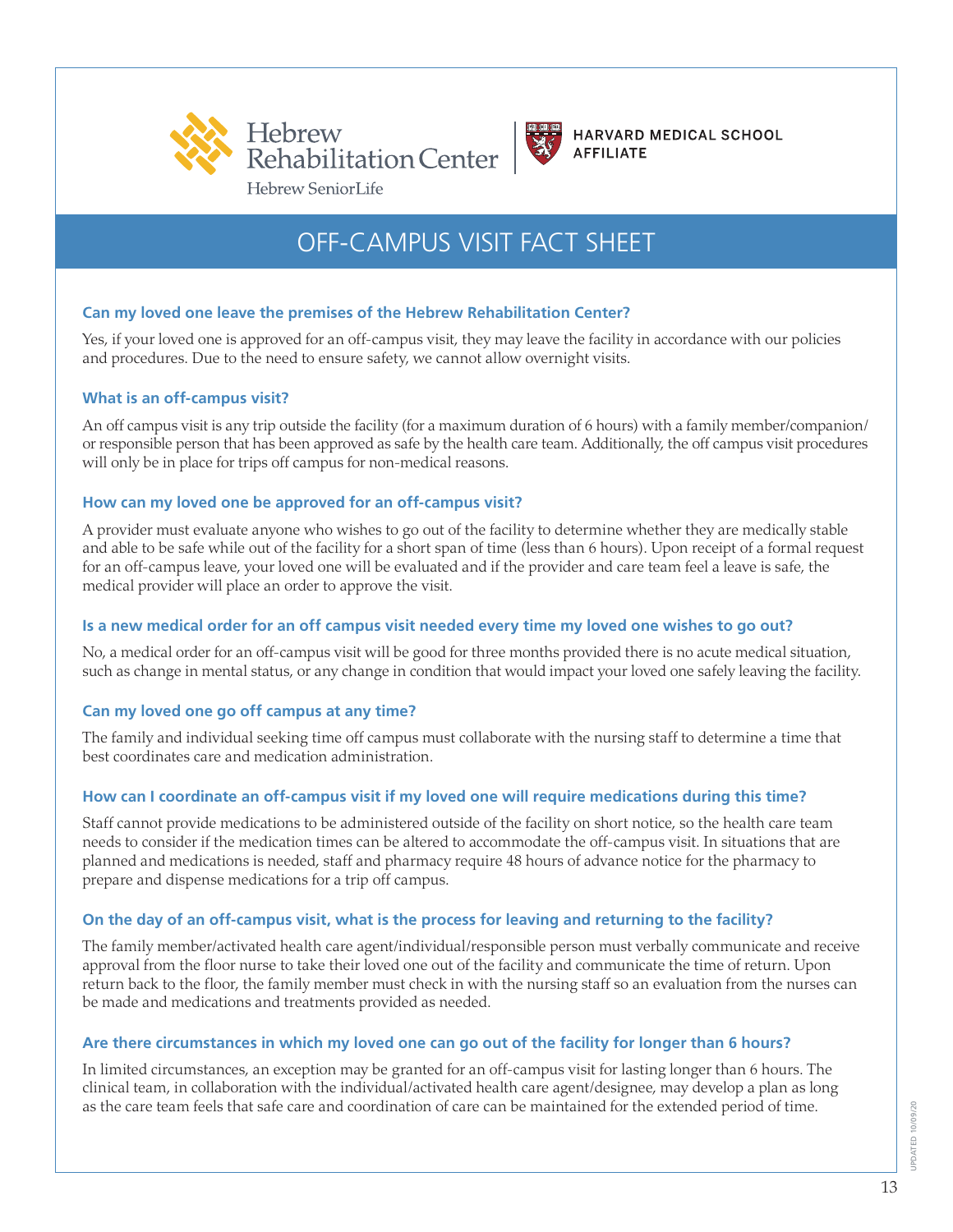## LONG-TERM CHRONIC CARE PRICING

#### **HEBREW REHABILITATION CENTER**, EFFECTIVE JANUARY 1, 2022, SUBJECT TO CHANGE

Hebrew Rehabilitation Center provides extended medical and rehabilitative care for patients with long-term chronic or serious illnesses at locations in Boston and at NewBridge on the Charles in Dedham. At either location, you can expect the same quality of care that Hebrew Rehabilitation Center has been offering since 1903.

Rates are on a per-day basis by room type and offer options for MassHealth members and those paying privately for their care. For more information, contact the Admissions Office at 617-363-8372.

#### **TRADITIONAL**

|                                     | <b>Boston</b>     | <b>Dedham</b>                     |       |                                          |
|-------------------------------------|-------------------|-----------------------------------|-------|------------------------------------------|
| <b>Room</b>                         | <b>Daily Rate</b> | <b>Private Room</b><br>Supplement |       | <b>Private Room</b><br><b>Supplement</b> |
| Semi Private<br>(Shared Bath)       | $$530 - $545$     |                                   |       |                                          |
| Private<br>(Shared Bath)            | $$555 - $570$     | \$25                              | \$610 |                                          |
| Preferred Private<br>(Private Bath) | $$575 - $590$     | \$45                              | \$655 | \$45                                     |

#### **MEMORY CARE**

|                                     | <b>Boston</b>     | <b>Dedham</b>                            |                   |                                          |
|-------------------------------------|-------------------|------------------------------------------|-------------------|------------------------------------------|
| <b>Room</b>                         | <b>Daily Rate</b> | <b>Private Room</b><br><b>Supplement</b> | <b>Daily Rate</b> | <b>Private Room</b><br><b>Supplement</b> |
| Semi Private<br>(Shared Bath)       | \$565             | \$0                                      |                   |                                          |
| Private<br>(Shared Bath)            | \$605             | \$25                                     | \$615             | 0                                        |
| Preferred Private<br>(Private Bath) | \$625             | \$45                                     | \$665             | \$60                                     |

MassHealth covers semi-private accommodation; however, a MassHealth member who wishes private accommodation may have a third party pay the daily private room supplement. If a private pay, private room patient converts to MassHealth and would like to remain in a private room, third party payment of the private room supplement is expected. If the patient declines to pay the private room supplement, the patient will be placed on a waiting list for the next available private room with a shared bath or semi-private room.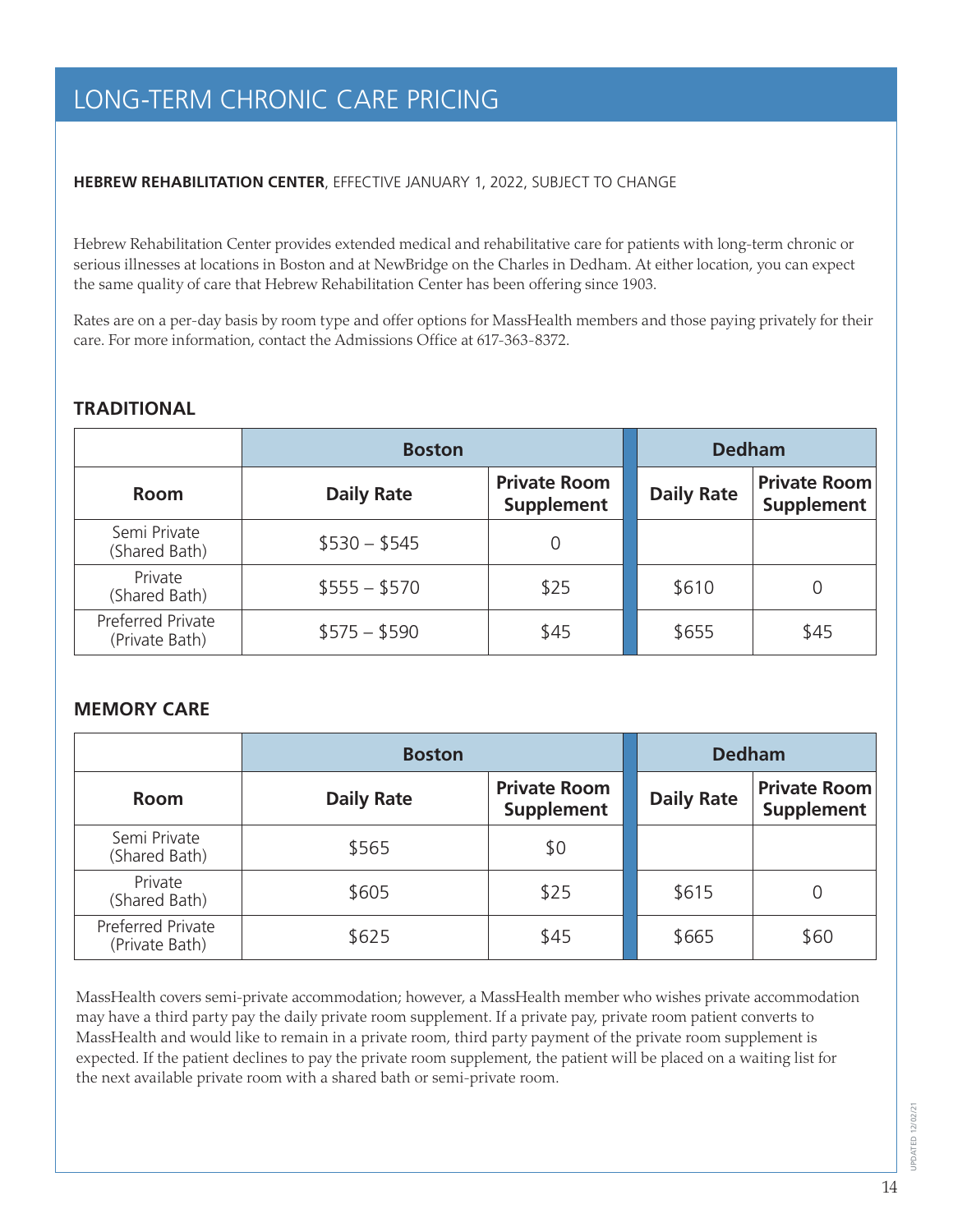## ADMISSION NOTICE: NOTICE OF MEDICARE NON-COVERAGE

ADMISSION DATE/DATE OF NOTICE

ATTENDING PHYSICIAN

#### **YOUR IMMEDIATE ATTENTION IS REQUIRED**

#### **Dear** ,

The Hebrew Rehabilitation Center has reviewed your application and we believe that Medicare is not likely to pay for your admission for **ONGOING MANAGEMENT AND THERAPEUTIC CARE FOR YOUR MEDICAL CONDITION(S) DO NOT REQUIRE INPATIENT HOSPITAL CARE.** This notice, however, is not an official Medicare decision. This determination was based upon the Hebrew Rehabilitation Center's understanding and interpretation of the available Medicare coverage policies and guidelines.

#### **IF YOU DISAGREE WITH OUR FINDING:**

- You should talk to your doctor about this notice and any further health care you may need.
- You also have the right to an appeal, that is, an immediate review of your case by a Quality Improvement Organization (QIO). The QIO is an outside reviewer hired by Medicare to make formal decision about whether your admission is covered by Medicare. See page 2 for instructions on how to request a review and contact the QIO.

#### **IF YOU DECIDE TO GO AHEAD WITH THE ADMISSION, YOU WILL HAVE TO PAY FOR:**

- $\blacksquare$  Customary charges for all services furnished after the receipt of this notice, except for those services for which you are eligible under Medicare Part B (for admission notices issued not later than 3:00PM on the date of admission.)
- Customary charges for all services furnished on the day following the day of receipt of this notice, except for those services for which you are eligible to receive payment under Medicare Part B (for admission notices issued after 3:00PM on the day of admission.)

#### **IF YOU WANT AN IMMEDIATE REVIEW OF YOUR CASE:**

- Call the QIO immediately at the number listed below or you may call the QIO at any point during your stay.
- You may also call the QIO for quality care issues.

#### **— QIO CONTACT INFORMATION: KEPRO AT 1-888-319-8452 OR TTY: 1-855-843-4776 —**

#### **IF YOU DO NOT WANT AN IMMEDIATE REVIEW:**

• You may still request a review 30 calendar dates from the date of receipt of this notice by calling the QIO at the number above.

#### **RESULTS OF THE QIO REVIEW:**

- The QIO will send you a formal decision about whether your stay is appropriate according to Medicare's rules and will tell you about your reconsideration and appeal rights.
	- · IF THE QIO FINDS THAT YOUR FACILITY CARE IS COVERED, you will be refunded any money you may have paid the facility except for any applicable co-pays, deductibles, and convenience items or services normally not covered by Medicare.
	- · IF THE QIO FINDS THAT YOUR FACILITY CARE IS NOT COVERED, you are responsible for payment for all non-covered services beginning on \_\_\_\_\_\_\_\_\_\_\_\_\_\_\_ (Date of notice as explained in this notice).

#### **— FOR MORE INFORMATION YOU MAY CALL 1-800-MEDICARE (1-800-633-4227), OR TTY 1-877-486-2046 —**

Please sign your name, the date and time. Your signature does not mean that you agree with this notice, just that you received the notice and understand it.

#### SIGNATURE OF PATIENT OR REPRESENTATIVE **Example 20 and 20 and 20 and 20 and 20 and 20 and 20 and 20 and 20 and 20 and 20 and 20 and 20 and 20 and 20 and 20 and 20 and 20 and 20 and 20 and 20 and 20 and 20 and 20 and 20 and**

PLEASE PRINT NAME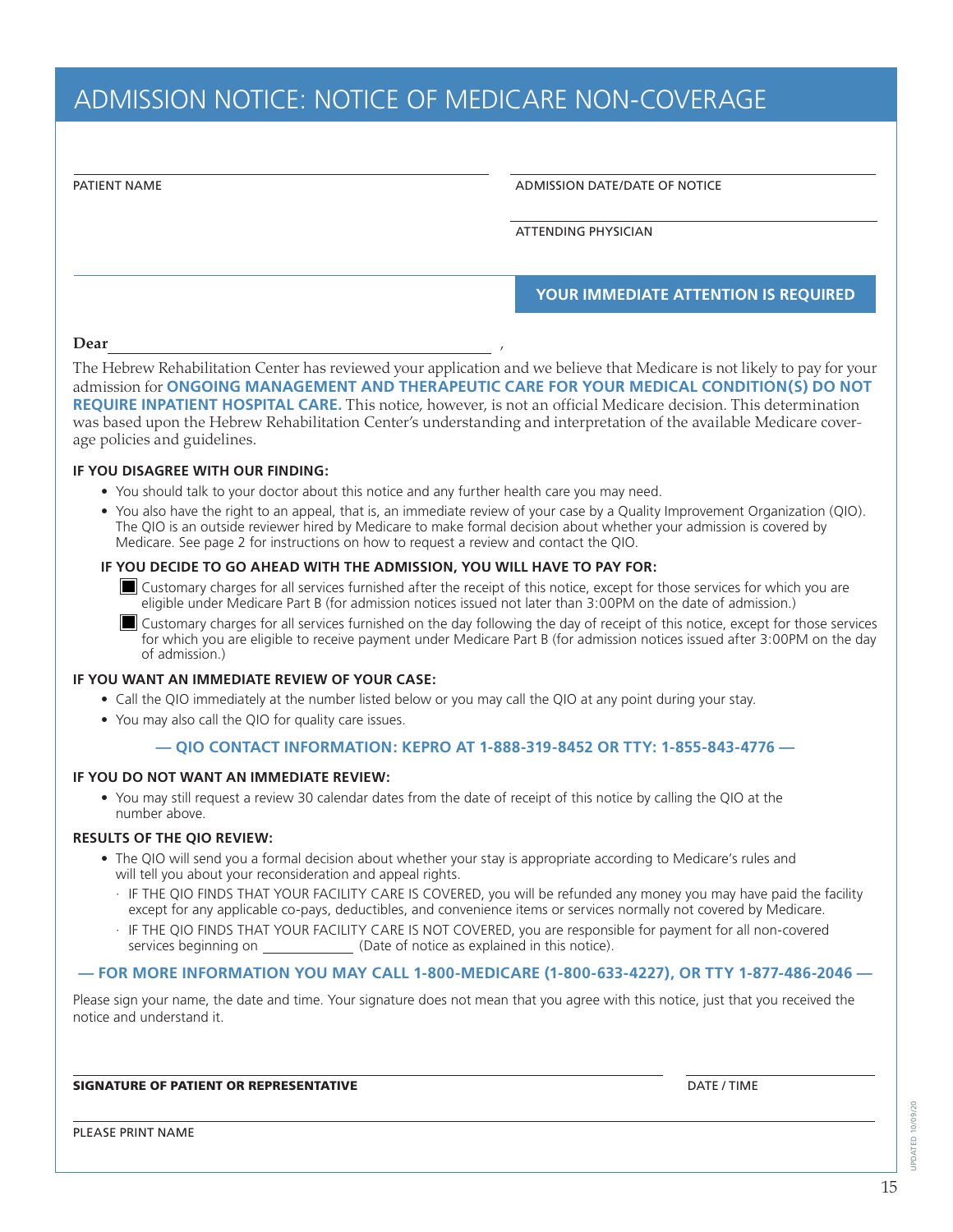



## WHAT IS THE PATIENT PAID AMOUNT?

**The Patient Paid Amount (PPA) is the monthly mount of income that Medicaid determines the patient must contribute toward own care starting in the first month of Medical eligibility.**

**How to calculate your PPA:**

**Your PPA = (Total amount of your monthly income) – (Total amount of allowances)**

#### **Examples of monthly income:**

Social Security (Net), Supplemental Security Income (SSI), Pension (Gross), Annuity, Veteran's benefits, Trust and Dividends

#### **Examples of allowances:**

Personal Needs Allowance\*(PNA/\$72.80 per month), Health Insurance Premiums, Medicare Part D Prescription Premium, VA Allowance, Community Spouse Resource Allowance, and Guardianship Fees.

*\*Personal Needs Allowance (PNA) is the monthly sum of money that patient who receives Medicaid (MassHealth) may retain from their personal income.*

For Medicaid (MassHealth) recipient, it is important to keep your assets below \$2,000, which is the Medicaid regulation. During the transition period from Medicaid-pending to Medicaid eligibility, monies that would be classified as "income" should not be spent on anything except PPA payments to Hebrew Rehabilitation Center (HRC).

**The best practice is to have Social Security, Pension, Annuity, and etc. directed to HRC by allowing us to become representative payee.** HRC requires [patient's signature to authorize the direct deposit.

#### **What does HRC have to do with the PPA that is directly deposited?**

- HRC transfers the PNA (\$72.80) into the patient's Personal Needs Account at HRC, where it is available for the patient to spend at the beauty salon, gift shop and etc.
- HRC pays the supplement insurance premium.
- The rest of the PPA goes toward paying for patient's care.

#### **If you have any questions, please feel free to contact Admission Coordinator at Fiscal Services Department at 617-971-5828.**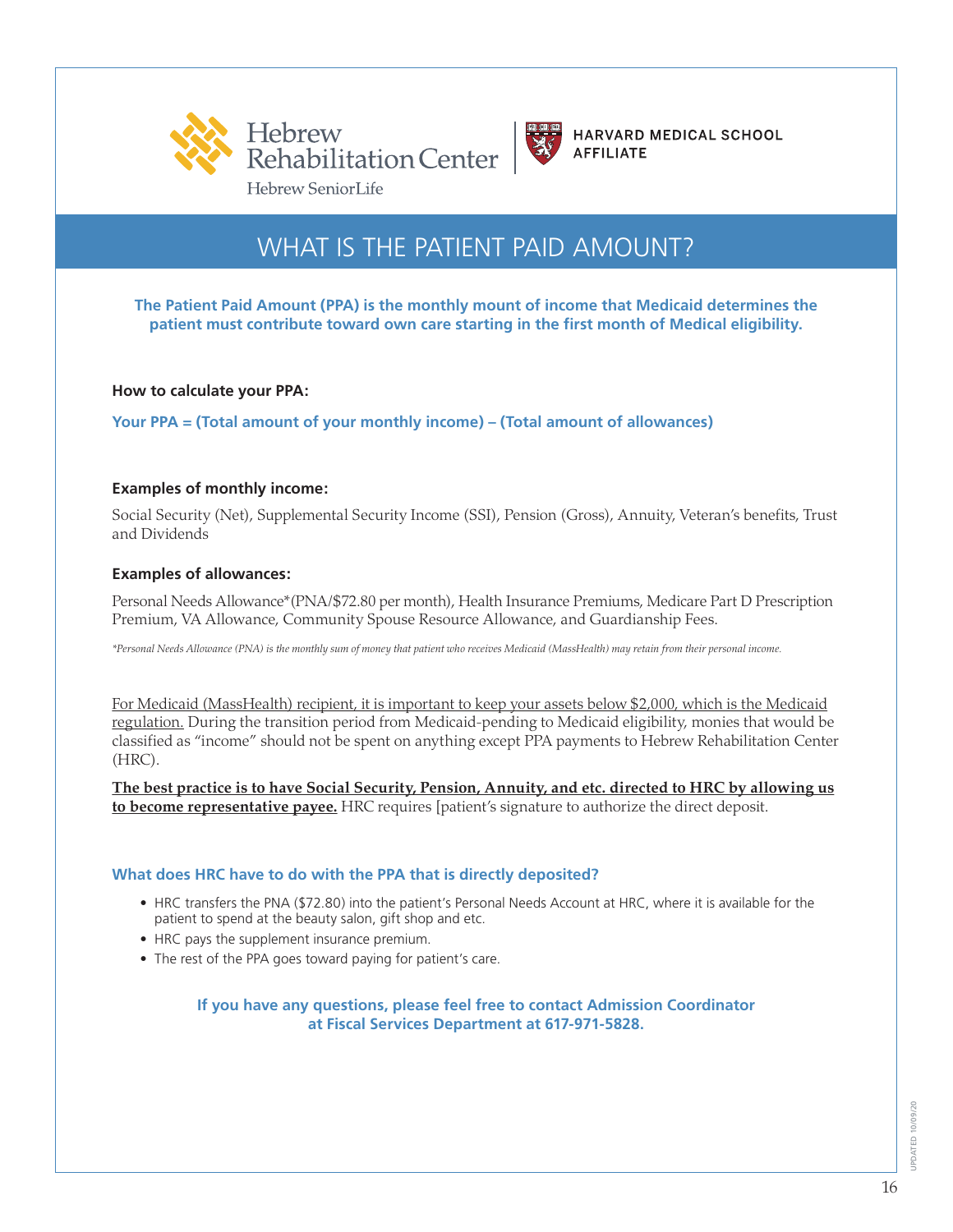



PATIENT PAID AMOUNT (PPA) AGREEMENT

Upon admission, Hebrew Rehabilitation Center (HRC) shall provide Long-Term Chronic Care services to you in exchange for payment. You are responsible for paying for the care and services we provide to you.

HRC participates in the Medicaid Program (also known as MassHealth) as a provider of the Long-Term Chronic Care services and agrees to accept payment from Medicaid in lieu of our customary daily private rate. You, however, remain responsible for paying the Patient Paid Amount (PPA) and charges for items and services Medicaid does not cover. The PPA is the amount of monthly income that Medicaid determines you must contribute to the cost of your care.

By signing this agreement, you do hereby agree to have your monthly PPA directed to HRC by allowing us to become representative payee. Please note that you may be responsible for any other items and services not covered under Medicaid.

Failure to comply with Medicaid regulations concerning PPA payments may result in termination of Medicaid coverage and involuntary discharge from HRC.

- Will agree to allow HRC representative payee for Social Security benefits
- Will agree to allow HRC representative payee for Pension/Annuity benefits

| <b>PATIENT SIGNATURE</b>                             | <b>DATE</b> |
|------------------------------------------------------|-------------|
| <b>PATIENT'S AUTHORIZED REPRESENTATIVE SIGNATURE</b> | <b>DATE</b> |
| PATIENT'S AUTHORIZED REPRESENTATIVE                  |             |
| <b>WITNESS SIGNATURE</b>                             | <b>DATE</b> |

PRINT NAME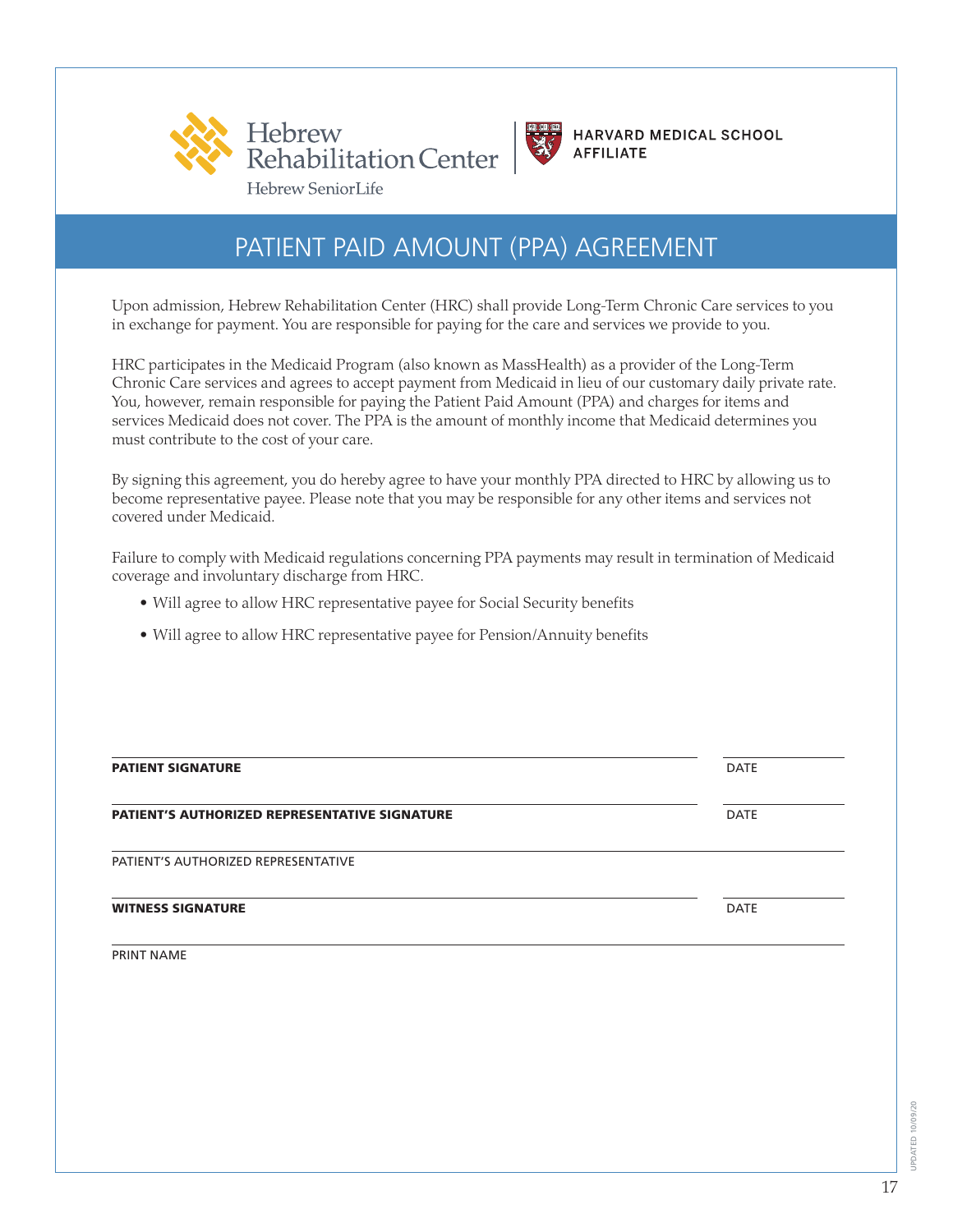



## SUPPLEMENTAL SECURITY INCOME (SSI) RECIPIENT IN LONG-TERM CHRONIC CARE PROGRAM

 Supplemental Security Income (SSI) decreases to \$72.80/month on the day patient is admitted into Long-Term Chronic Care facility with Medicaid bebenfits.

- It may take several months for Social Security office to notify you that the amount has changed, and you may continue to receive full benefits each month. However, please do not spend more than the allotted amount of \$72.80 per month.
- In case of any overpayment, you will receive a letter from Social Security office and be asked to pay back any overpayment that has been made.

#### **ANY Patient admitted to a Long-Term Chronic Care facility with Medicaid benefits is only entitled to \$72.80 per month.**

- Once admitted to Long-Term Chronic Care facility, Social Security office will split the household benefit and issue individual Social Security payments for any patient with a spouse each month.
- Once the spouse admitted to Hebrew Rehabilitation Center (HRC) will receive the SSI decrease of \$72.80
- Please note until Social Security office has decreased the patients' benefits and all funds have been redirected to the HRC, **the outside bank account must remain open.**

**Please arrange to have SSI (\$72.80/month) come directly to Hebrew Rehabilitation Center (HRC) and placed in the patient's Personal Needs Account at HRC, where it is available for the patient to spend personal expenses at the beauty salon, gift shop, etc.** 

**If you have any questions, please feel free to contact Admission Coordinator at Fiscal Services Department at 617-971-5828.**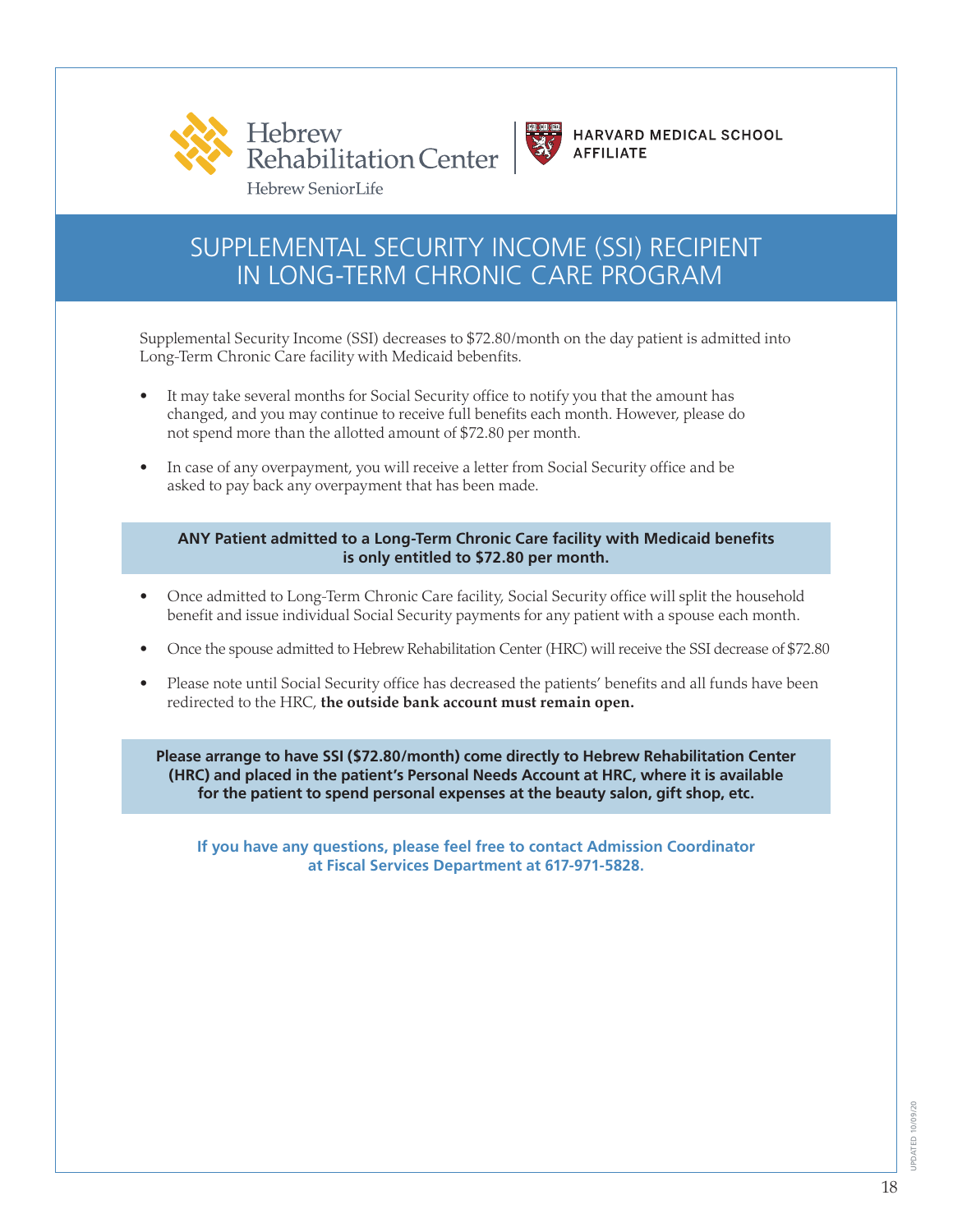



## LONG-TERM CHRONIC CARE PROGRAM DAILY RATE INFORMATION

#### **1) The daily room rate\* includes the routine services and amenities that are NOT covered by Medicare Part B\*\*, such as**

- Room and board
- Routine nursing services and routine personal care assistance
- Linen and laundry service
- Medications\*\*\*
- On-site vision and hearing (subject to HRC program guidelines)
- On-site recreational and wellness activities, religious services, cultural programs, and social events

#### **2) Additional charges apply for the physician, nurse practitioner, rehab (physical, occupational, speech therapy), radiology, lab, and other medical services. These services are typically covered by the patient's Medicare Part B and Medigap policies.\*\***

#### **3) The following optional services are available for additional fees:**

- Telephone service
- Cable television service
- On-site beauty parlor and barber shop
- Dry cleaning, newspaper delivery, guest meals, off-site events

**\*The routine services listed in 1) above are NOT covered by Medicare Part A (Hospital), Medicare Part B (Medical), or Medicare Supplement Insurance (Medigap); they must be paid by personal funds, long-term care insurance, and/or for those who have met the eligibility requirements, by Long-Term Care MassHealth (Medicaid).** 

\*\*Per 2) above, Medicare Part B and Medigap insurance cover Part B – billable services such as physician/ nurse practitioner, therapies, (physical, occupational, and speech), radiology and lab. Patient needs to be enrolled in Medicare Part B or in an equivalent plan that covers part B-covered services. HRC recommends that patient also carries a Medicare Supplement Insurance policy to cover deductible and coinsurance. **Unless patient is on MassHealth (Medicaid), HRC will bill any portion of these 2) services not paid by Medicare Part B or Medigap insurance to the patient.**

**If a patient is enrolled in a Medicare HMO-type insurance plan, HRC will assist with conversion back to regular Medicare A and B as soon as possible.** The care management and referrals authorizations provided by such an HMO plan no longer apply once the patient is admitted to the HRC long-term chronic care program, since care is managed by HRC's network of physicians and providers, making the HMO plan no longer appropriate.

**\*\*\*Medications. It is important patient maintains enrollment in a Medicare Part D prescription drug plan.** As a service to you HRC will bill the Medicare part D plan on behalf of the patient. Once a patient qualifies for MassHealth (Medicaid), it is switched to a zero-premium Medicare Part D plan.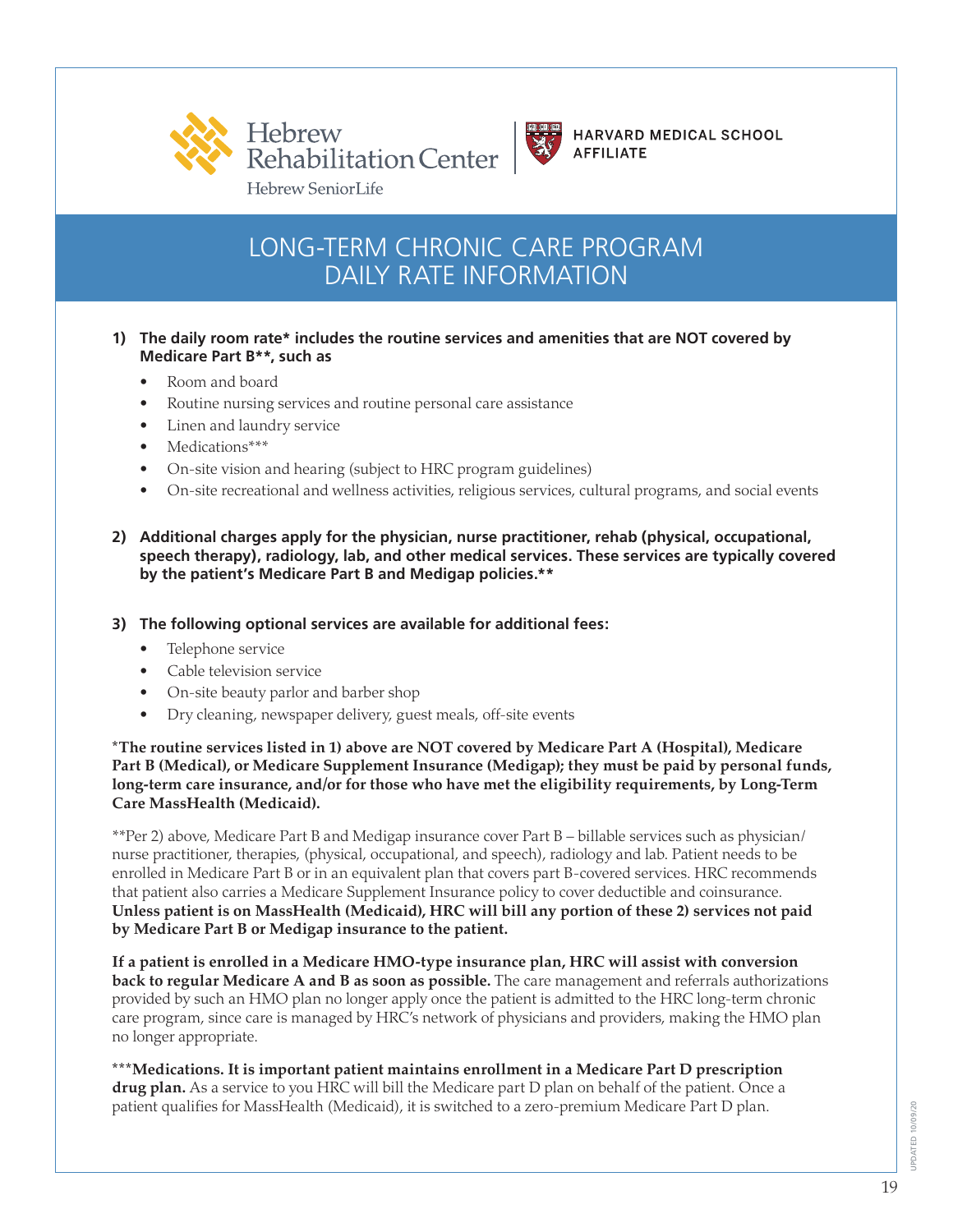# NEW PATIENT QUESTIONNAIRE **1 OF 5**

|                                                                                    |                                                                               |     |                 |                                                              | $\prime$             | $\sqrt{2}$                       |
|------------------------------------------------------------------------------------|-------------------------------------------------------------------------------|-----|-----------------|--------------------------------------------------------------|----------------------|----------------------------------|
| PATIENT NAME (PLEASE PRINT)                                                        |                                                                               |     |                 |                                                              | <b>DATE OF BIRTH</b> |                                  |
| NAME YOU PREFER TO BE CALLED                                                       |                                                                               |     |                 |                                                              | AGE                  |                                  |
| WHERE WERE YOU BORN?                                                               |                                                                               |     |                 |                                                              |                      |                                  |
| WHERE DID YOU GROW UP?                                                             |                                                                               |     |                 |                                                              |                      |                                  |
| WHAT IS YOUR PRIMARY LANGUAGE?                                                     |                                                                               |     |                 |                                                              |                      |                                  |
| HOW DO YOU IDENTIFY? (PLEASE CHECK)<br><b>MALE</b><br><b>FEMALE</b><br>TRANSGENDER |                                                                               |     |                 | (PLEASE CHECK)<br>HETEROSEXUAL<br>BISEXUAL<br>LESBIAN<br>GAY |                      |                                  |
| <b>FAMILY/FRIENDS/PETS</b><br><b>SPOUSE / SIGNIFICANT OTHER:</b>                   |                                                                               |     |                 |                                                              |                      |                                  |
| <b>NAME</b>                                                                        |                                                                               | AGE |                 | <b>CITY OF RESIDENCE</b>                                     |                      | <b>LIVING</b><br><b>DECEASED</b> |
|                                                                                    | OTHER SIGNIFICANT RELATIONSHIPS: (CHILDREN, GRANDCHILDREN, SIBLINGS, FRIENDS) |     |                 |                                                              |                      |                                  |
| 1. NAME                                                                            | <b>RELATIONSHIP</b>                                                           | AGE | SPOUSE          | <b>CITY OF RESIDENCE</b>                                     |                      | LIVING<br><b>DECEASED</b>        |
| 2. NAME                                                                            | <b>RELATIONSHIP</b>                                                           | AGE | SPOUSE          | <b>CITY OF RESIDENCE</b>                                     |                      | <b>LIVING</b><br>DECEASED        |
| 3. NAME                                                                            | <b>RELATIONSHIP</b>                                                           | AGE | SPOUSE          | <b>CITY OF RESIDENCE</b>                                     |                      | LIVING<br><b>DECEASED</b>        |
| 4. NAME                                                                            | RELATIONSHIP                                                                  | AGE | SPOUSE          | <b>CITY OF RESIDENCE</b>                                     |                      | LIVING<br>DECEASED               |
| 5. NAME                                                                            | RELATIONSHIP                                                                  | AGE | SPOUSE          | <b>CITY OF RESIDENCE</b>                                     |                      | $\Box$ Living $[$<br>DECEASED    |
| 6. NAME                                                                            | RELATIONSHIP                                                                  | AGE | SPOUSE          | <b>CITY OF RESIDENCE</b>                                     |                      | LIVING<br>DECEASED               |
| PETS:                                                                              |                                                                               |     |                 |                                                              |                      |                                  |
| 1. PETS NAME                                                                       | TYPE OF PET                                                                   |     | <b>COMMENTS</b> |                                                              |                      |                                  |
| 2. PETS NAME                                                                       | TYPE OF PET                                                                   |     | <b>COMMENTS</b> |                                                              |                      |                                  |
| 3. PETS NAME                                                                       | TYPE OF PET                                                                   |     | <b>COMMENTS</b> |                                                              |                      |                                  |

UPDATED 10/09/20

UPDATED 10/09/20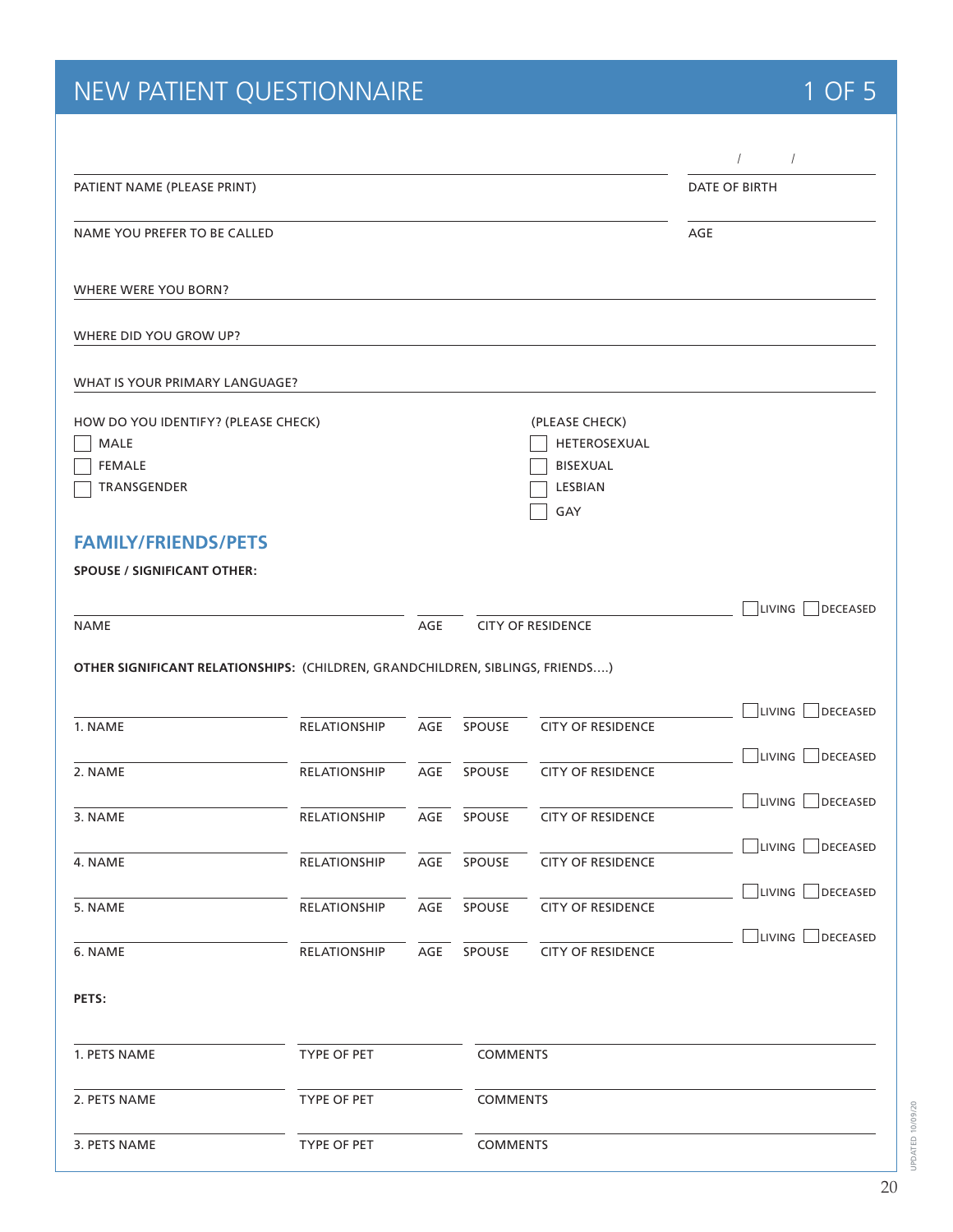## NEW PATIENT QUESTIONNAIRE **2 OF 5**

## **EDUCATION**

| NAME OF SCHOOL / UNIVERSITY                                                                                                                                                                                                                | <b>DEGREE</b> | YEARS ATTENDED                                               | <b>COMMENTS</b> |
|--------------------------------------------------------------------------------------------------------------------------------------------------------------------------------------------------------------------------------------------|---------------|--------------------------------------------------------------|-----------------|
|                                                                                                                                                                                                                                            |               |                                                              |                 |
| NAME OF SCHOOL / UNIVERSITY                                                                                                                                                                                                                | <b>DEGREE</b> | YEARS ATTENDED                                               | <b>COMMENTS</b> |
| <b>MILITARY SERVICE</b>                                                                                                                                                                                                                    |               |                                                              |                 |
| <b>BRANCH / RANK</b>                                                                                                                                                                                                                       | YEARS SERVED  | YES<br><b>NO</b><br>$\blacksquare$<br><b>WARTIME SERVICE</b> | <b>COMMENTS</b> |
| <b>EMPLOYMENT HISTORY</b>                                                                                                                                                                                                                  |               |                                                              |                 |
| <b>HISTORY OF JOBS HELD</b>                                                                                                                                                                                                                |               | <b>COMMENTS</b>                                              |                 |
| 1.<br><u> 1989 - Andrea Stein, Amerikaansk politiker († 1908)</u>                                                                                                                                                                          |               |                                                              |                 |
| 2.                                                                                                                                                                                                                                         |               |                                                              |                 |
| 3.<br><u> 1989 - Johann Stein, mars and de Britain (b. 19</u>                                                                                                                                                                              |               |                                                              |                 |
| <b>SOCIAL ACTIVITIES</b><br>FAVORITE HOBBIES / ACTIVITIES / MUSIC/ TRAVEL/ SPORTS<br>1.<br><u> 1989 - Johann Stein, mars an deus Amerikaansk kommunister (</u>                                                                             |               |                                                              |                 |
| 2.                                                                                                                                                                                                                                         |               |                                                              |                 |
| 3.                                                                                                                                                                                                                                         |               |                                                              |                 |
| <b>CLUBS / MEMBERSHIPS (PAST OR PRESENT)</b>                                                                                                                                                                                               |               |                                                              |                 |
| 1.<br><u> 1980 - Jan Sterling Sterling, mars and de la proposition of the state of the state of the state of the state of the state of the state of the state of the state of the state of the state of the state of the state of the </u> |               |                                                              |                 |
| 2.                                                                                                                                                                                                                                         |               |                                                              |                 |
|                                                                                                                                                                                                                                            |               |                                                              |                 |
|                                                                                                                                                                                                                                            |               |                                                              |                 |
|                                                                                                                                                                                                                                            |               |                                                              |                 |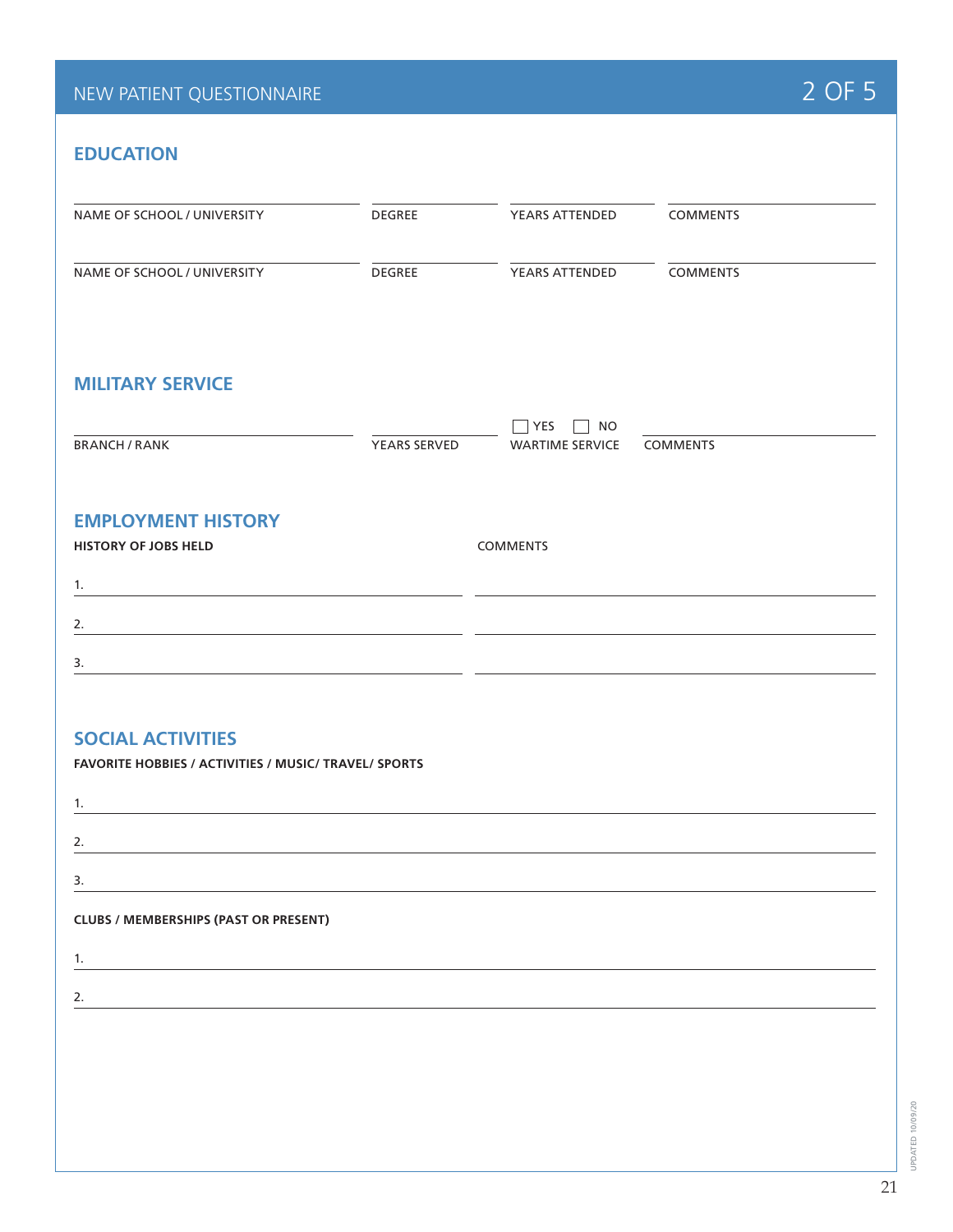#### **LIFESTYLE/CHARACTER**

**HOW WOULD YOU DESCRIBE YOUR PERSONALITY?**

**WHAT IS CALMING OR SOOTHING TO YOU? WHAT MAKES YOU HAPPY?**

**WHAT IRRITATES/ BOTHERS OR FRUSTRATES YOU?**

**SIGNIFICANT EVENT(S) THAT HAVE IMPACTED YOUR LIFE:**

**ANY OTHER CONCERNS/ISSUES YOU WOULD LIKE TO SHARE:**

#### **RELIGION/SPIRITUALITY**

**RELIGIOUS BACKGROUND:**

**CURRENT SPIRITUAL / RELIGIOUS NEEDS:**

#### **DAILY ROUTINE**

**DESCRIBE TYPICAL AM ROUTINE:**

**DESCRIBE TYPICAL PM ROUTINE:**

#### **SLEEP SCHEDULE**

| <b>WAKING TIME:</b> |  |
|---------------------|--|
|                     |  |

**WAPS: WARE: WARE: WARE: WARE: WARE: WARE: WARE: WARE: WARE: WARE: WARE: WARE: WARE: WARE: WARE: WARE: WARE: WARE:**  $\frac{1}{2}$ 

**BEDTIME ROUTINE:**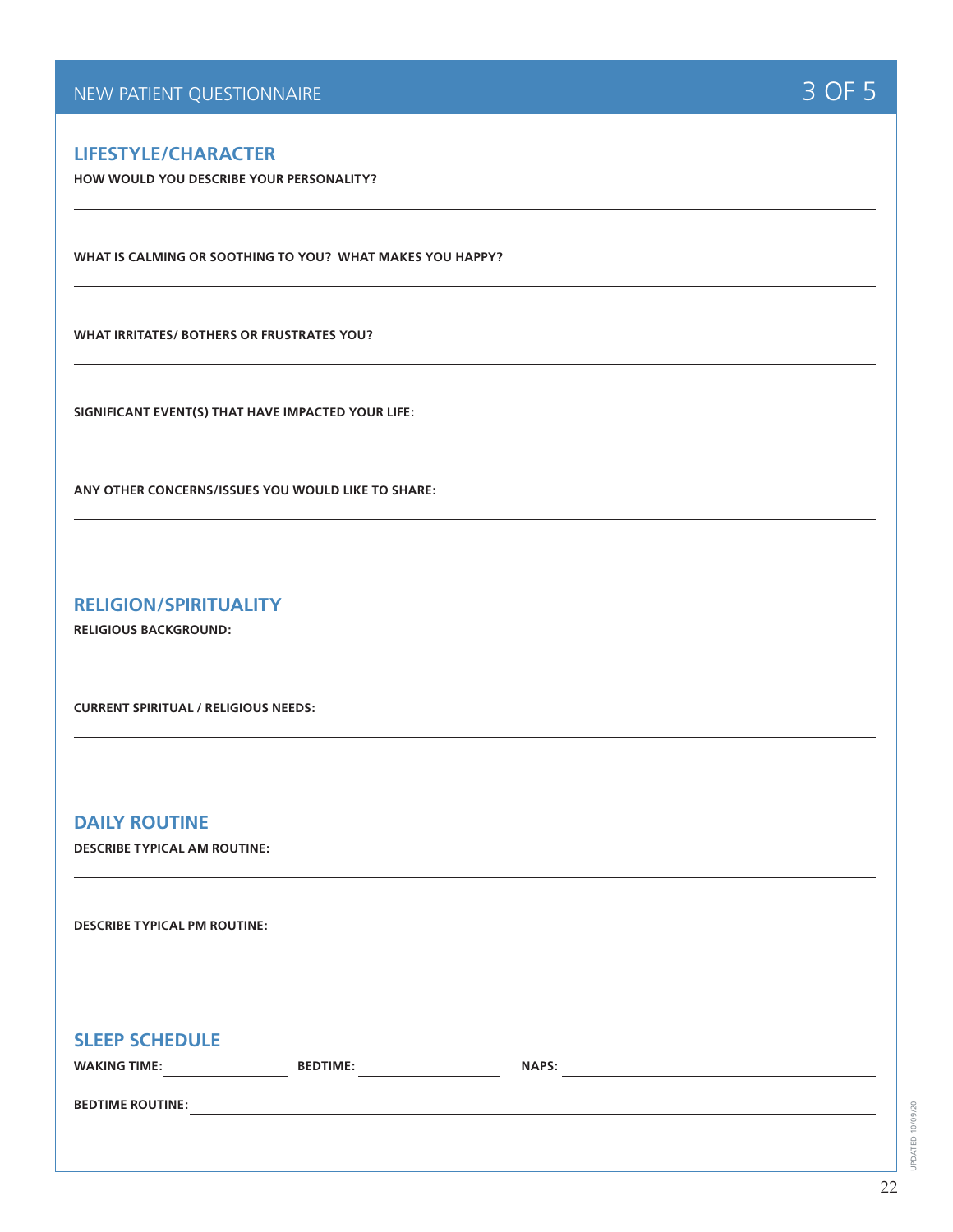### **ACTIVITIES OF DAILY LIVING**

**DO YOU NEED ASSISTANCE WITH THE FOLLOWING? (CHECK YES OR NO)**

|                                                                     | <b>YES</b> | <b>NO</b> | <b>EQUIPMENT USED (PLEASE CHECK)</b>                                                                                                                                                                                                                                                                 | <b>OTHER INFORMATION</b>                                          |
|---------------------------------------------------------------------|------------|-----------|------------------------------------------------------------------------------------------------------------------------------------------------------------------------------------------------------------------------------------------------------------------------------------------------------|-------------------------------------------------------------------|
| <b>BATHING</b>                                                      |            |           | SHOWER CHAIR<br><b>GRAB BARS</b><br>HAND-HELD SHOWER (IF AVAILABLE)<br>FREQUENCY: Network and the state of the state of the state of the state of the state of the state of the state of the state of the state of the state of the state of the state of the state of the state of the state of the | <b>PREFERENCE (PLEASE CHECK):</b><br>SHOWER<br>$\Box$ SPONGE BATH |
| <b>GROOMING</b>                                                     |            |           |                                                                                                                                                                                                                                                                                                      | <b>PREFERENCE:</b>                                                |
| <b>DRESSING /</b><br><b>UNDRESSING</b>                              |            |           |                                                                                                                                                                                                                                                                                                      | <b>PREFERENCE:</b>                                                |
| <b>TOILETING</b>                                                    |            |           | <b>PLEASE CHECK:</b><br><b>PLEASE CHECK:</b><br>RAISED TOILET SEAT<br><b>CONTINENT</b><br><b>INCONTINENT, BLADDER</b><br>COMMODE<br><b>INCONTINENT, BOWEL</b><br>URINAL<br><b>ADULT BRIEFS</b><br><b>UNDERGARMENTS</b><br><b>PADS</b>                                                                |                                                                   |
| <b>WALKING</b>                                                      |            |           | WALKER<br><b>WHEELCHAIR</b><br>CANE<br>BRACE<br>OTHER: Andrew Management                                                                                                                                                                                                                             |                                                                   |
| <b>CURRENT MODE</b><br><b>OF TRANSFERS</b><br>(CHAIR TO BED, ETC.): |            |           | <b>MECHANICAL LIFT</b><br>ASSISTANCE FROM OTHER PEOPLE<br>OTHER: And the state of the state of the state of the state of the state of the state of the state of the state of the state of the state of the state of the state of the state of the state of the state of the state of the             |                                                                   |
| <b>EATING</b>                                                       |            |           | <b>DENTURES?</b><br><b>PARTIALS</b><br><b>UPPER</b><br><b>LOWER</b>                                                                                                                                                                                                                                  | <b>FEEDING TUBE?</b><br><b>YES</b><br><b>NO</b>                   |
| HOW DO YOU LIKE TO TAKE MEDICATION?                                 |            |           | <b>WITH WATER</b><br><b>WITH JUICE</b><br>OTHER:                                                                                                                                                                                                                                                     | WITH APPLESAUCE                                                   |
| <b>FOOD/ALLERGIES</b><br><b>SPECIAL DIET:</b>                       |            |           |                                                                                                                                                                                                                                                                                                      |                                                                   |
| <b>FAVORITE FOODS / SNACKS:</b>                                     |            |           |                                                                                                                                                                                                                                                                                                      |                                                                   |
| <b>FOOD ALLERGIES:</b>                                              |            |           |                                                                                                                                                                                                                                                                                                      |                                                                   |
| <b>OTHER ALLERGIES:</b>                                             |            |           |                                                                                                                                                                                                                                                                                                      |                                                                   |
|                                                                     |            |           |                                                                                                                                                                                                                                                                                                      |                                                                   |